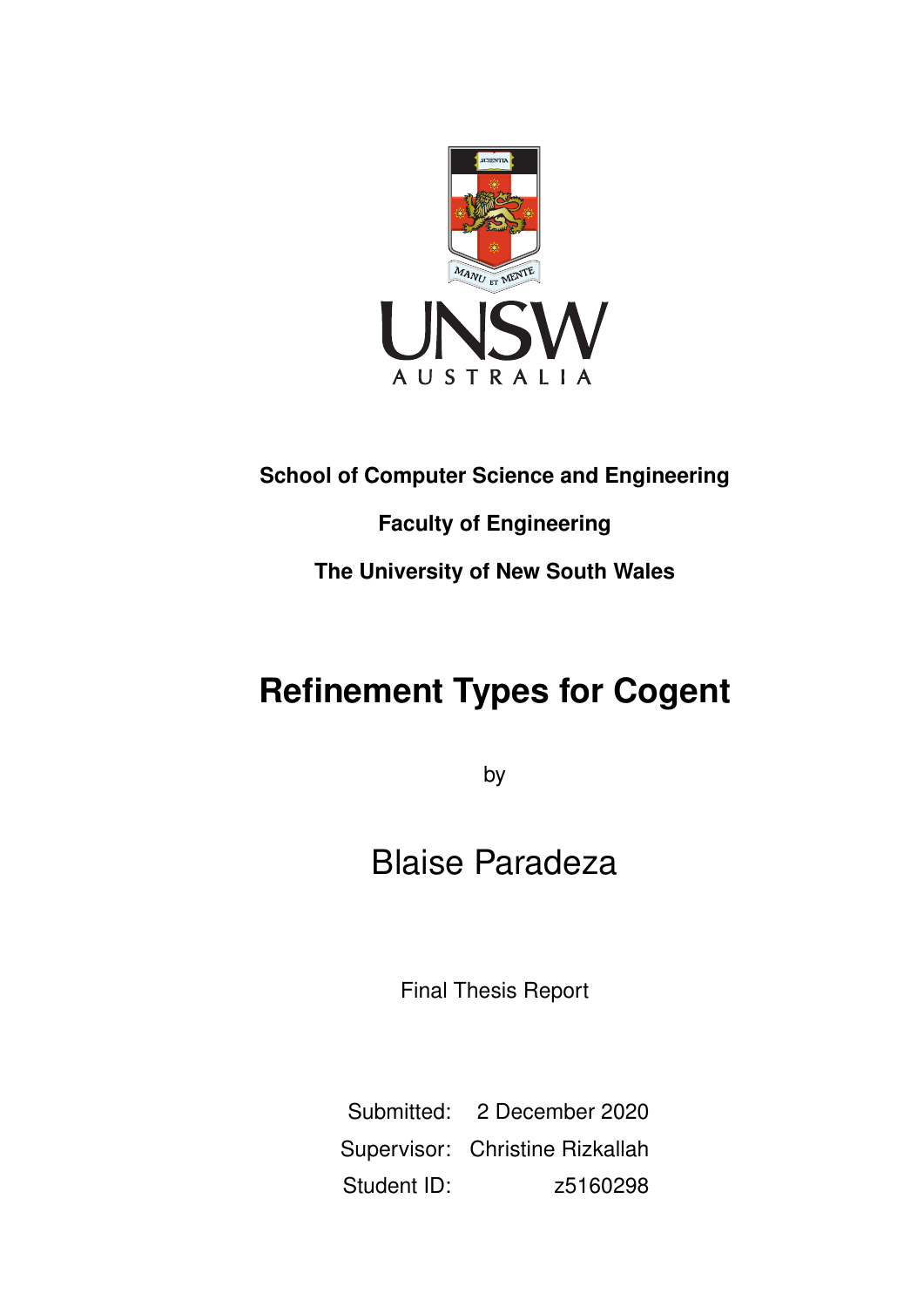# Acknowledgements

I would first like to thank Kai and Liam for their remarkable work as educators who piqued my interest to pursue a thesis in this field. Thanks to my supervisor, Christine, for giving me this opportunity. I greatly appreciate her guidance throughout the year.

I also acknowledge the contributions of many Data61 staff, who provided valuable insights during my thesis work. In particular, Zilin played a vital role in guiding me through my thesis. His willingness to answer any of my questions, as well as the patience he has shown when explaining new concepts to me is commendable. I am incredibly thankful for the wisdom and assistance that Zilin has provided.

Thanks to my fellow thesis group peers: Harrison, James, Lucy, Luka, Oscar, and Simon. Watching their works progress throughout the year inspired me to continue in my own.

I acknowledge my many friends including Elizabeth, Eric, Jennifer, Jessica, Lewes, Lucy, Mitchell and Niriksha. Special thanks to Lucy for her continuous encouragement and support. I am blessed to have such wonderful friends who care for my wellbeing and helped me to overcome the challenges I faced this year.

Finally, I thank my parents for the endless love they have given. Words are not enough to express my gratitude for their support throughout my life.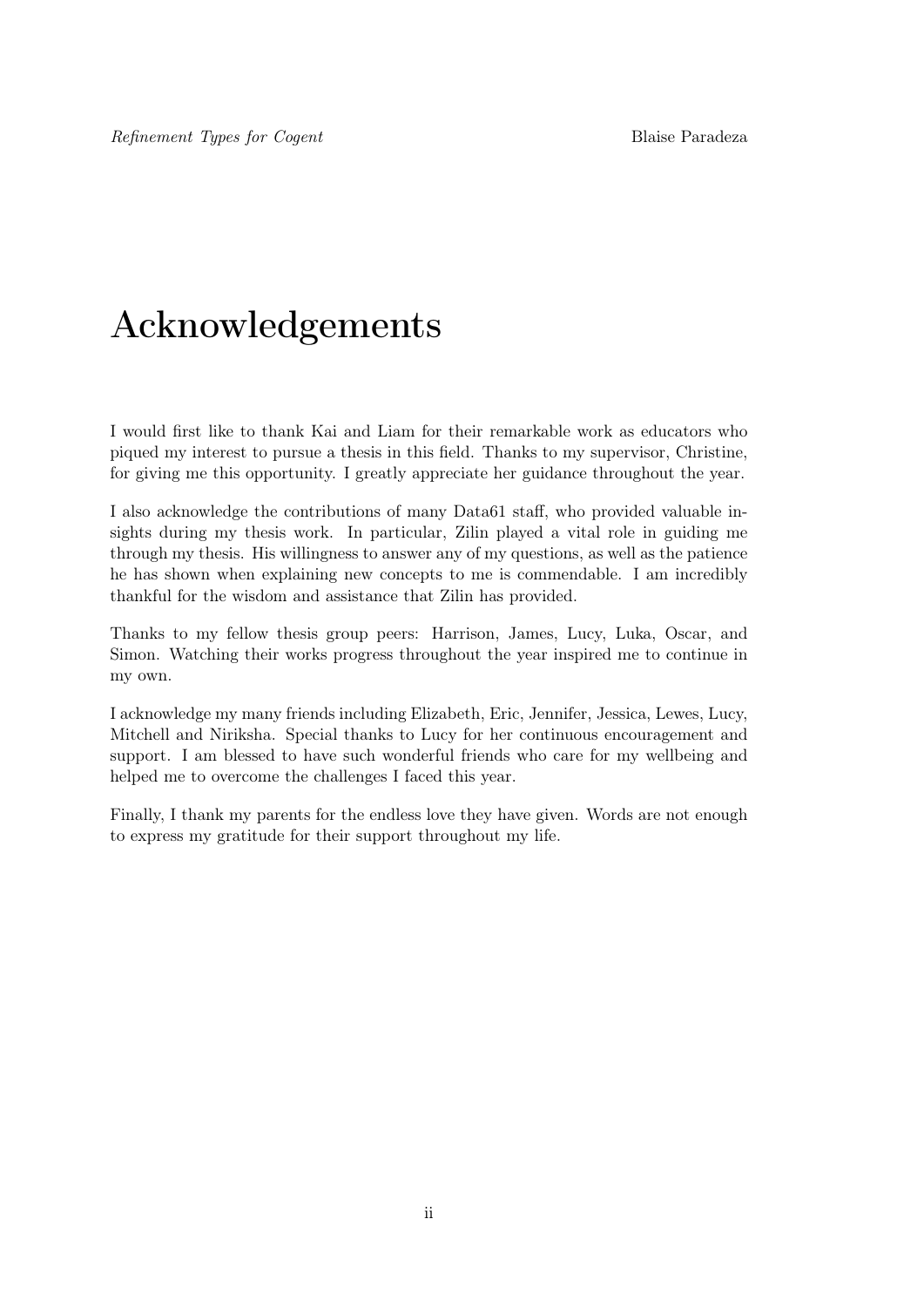# Abstract

Cogent is a high-level functional language for writing and verifying systems software. Extending the COGENT type system to support refinement types enables the specification of propositions in the type system. Refinement types can be used to guarantee memory-safety, reduce the amount of dynamic checks, and eliminate dead code, while ensuring the language remains total.

As an extension to the language, a limited form of built-in arrays is being added to Cogent. A use case of refinement types is to ensure array indices are always within the array bounds, preventing unsafe memory access.

The aim of this project is to extend the core type system COGENT compiler, by modifying the core typechecker to support refinement types.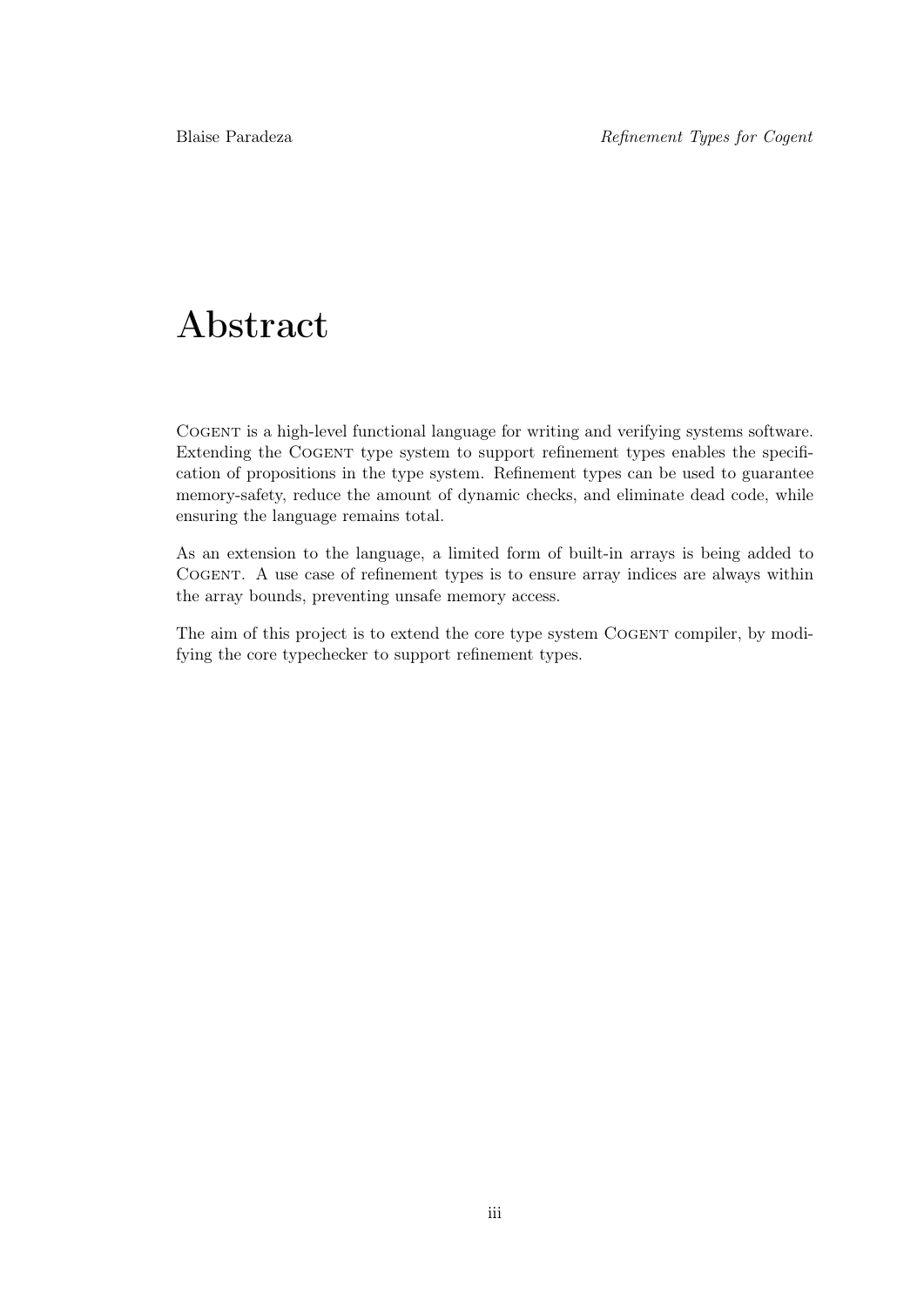# **Contents**

| $\mathbf{1}$            |         | Introduction                                             | $\mathbf 1$    |  |  |  |  |  |  |  |  |  |
|-------------------------|---------|----------------------------------------------------------|----------------|--|--|--|--|--|--|--|--|--|
| $\bf{2}$                |         | <b>Background</b><br>3                                   |                |  |  |  |  |  |  |  |  |  |
|                         | 2.1     |                                                          | 3              |  |  |  |  |  |  |  |  |  |
|                         | $2.2\,$ |                                                          | $\overline{4}$ |  |  |  |  |  |  |  |  |  |
|                         |         | 2.2.1                                                    | 6              |  |  |  |  |  |  |  |  |  |
|                         |         | Formalisation of Simple Refinement Types in Coq<br>2.2.2 | $\overline{7}$ |  |  |  |  |  |  |  |  |  |
|                         |         | 2.2.3                                                    | $\overline{7}$ |  |  |  |  |  |  |  |  |  |
|                         |         | 2.2.4                                                    | $\overline{7}$ |  |  |  |  |  |  |  |  |  |
|                         | 2.3     |                                                          | 8              |  |  |  |  |  |  |  |  |  |
| 3                       |         | Formalisation                                            | 9              |  |  |  |  |  |  |  |  |  |
|                         | 3.1     |                                                          | 10             |  |  |  |  |  |  |  |  |  |
|                         | 3.2     |                                                          | 12             |  |  |  |  |  |  |  |  |  |
|                         | 3.3     |                                                          | 13             |  |  |  |  |  |  |  |  |  |
|                         | 3.4     |                                                          | 15             |  |  |  |  |  |  |  |  |  |
| $\overline{\mathbf{4}}$ |         | Implementation                                           | 17             |  |  |  |  |  |  |  |  |  |
|                         | 4.1     |                                                          | 18             |  |  |  |  |  |  |  |  |  |
|                         | 4.2     |                                                          | 19             |  |  |  |  |  |  |  |  |  |
|                         | 4.3     |                                                          | 19             |  |  |  |  |  |  |  |  |  |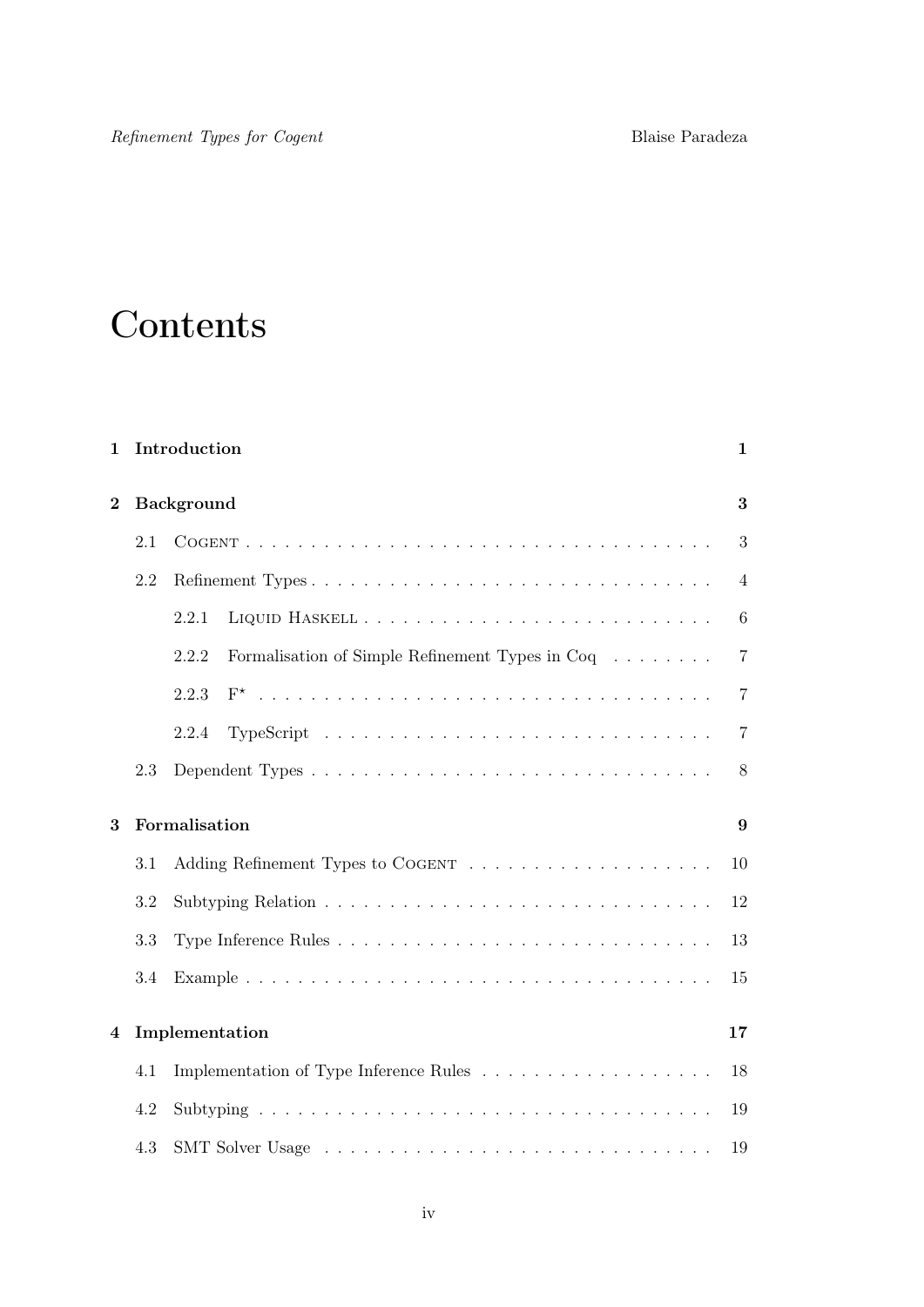|                     | Blaise Paradeza<br>Refinement Types for Cogent |     |
|---------------------|------------------------------------------------|-----|
| 5                   | Conclusion                                     | 22  |
| <b>Bibliography</b> |                                                | 24  |
|                     | Appendix 1: Formalisation                      | 26  |
|                     |                                                | -26 |
|                     |                                                | 27  |
|                     |                                                | 27  |
|                     | A.3.1                                          | 27  |
|                     |                                                | -27 |
|                     |                                                | 27  |
| A.5                 |                                                | 28  |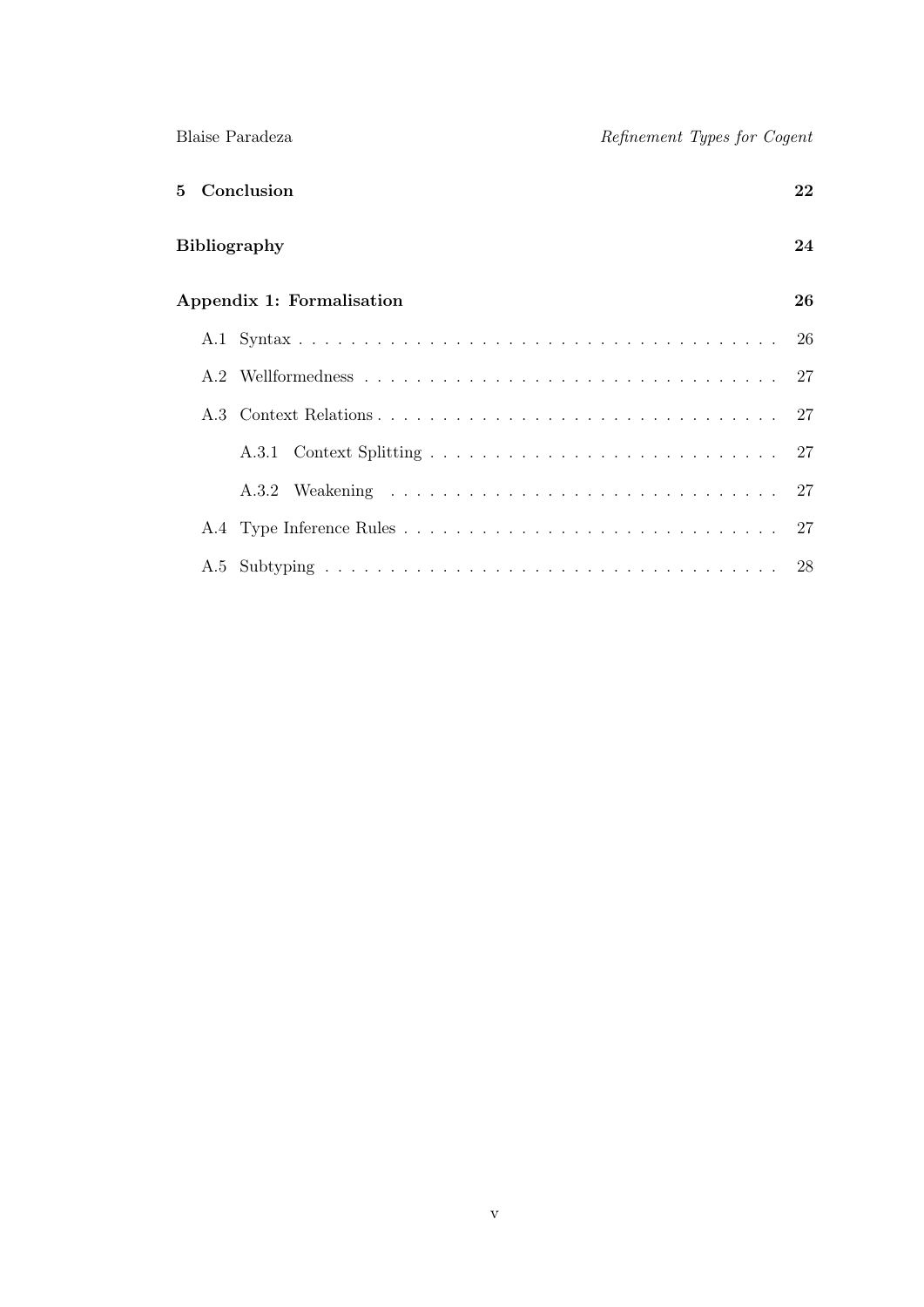Refinement Types for Cogent Blaise Paradeza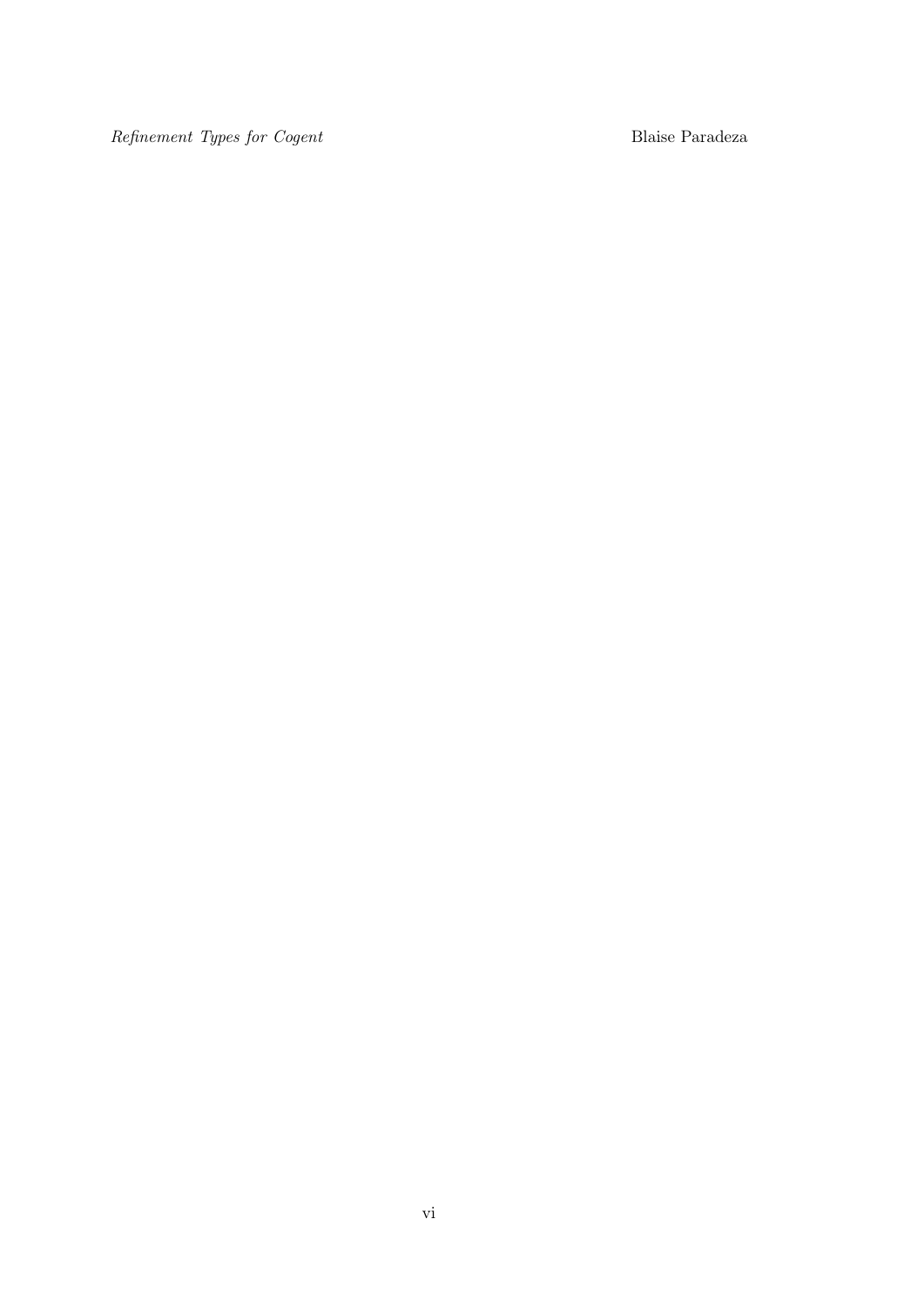### Chapter 1

# Introduction

Cogent is a functional language for developing and verifying systems software (O'Connor et al., 2016; O'Connor, 2019). Systems programmers benefit from writing code in a highlevel language, which is compiled to produce low-level C code and an automatically generated correctness proof (Amani et al., 2016; Rizkallah et al., 2016).

Cogent is a heavily restricted language due to its focus on formal verification. It lacks many of the features mainstream programming languages possess, such as recursion and iteration.

Enhancing the expressiveness of the COGENT type system with refinement types will facilitate future developments in the COGENT language. COGENT is currently being extended to support a limited form of arrays. Arrays introduce problems with unsafe memory access, such as accessing memory using an index that is outside the array bounds. The introduction of refinement types to COGENT can ensure array access remains memory-safe.

Refinement types are types that are refined by a logical predicate. For example, we can define a type for natural numbers:

type Nat =  $\{v: Int \mid 0 \leq v\}$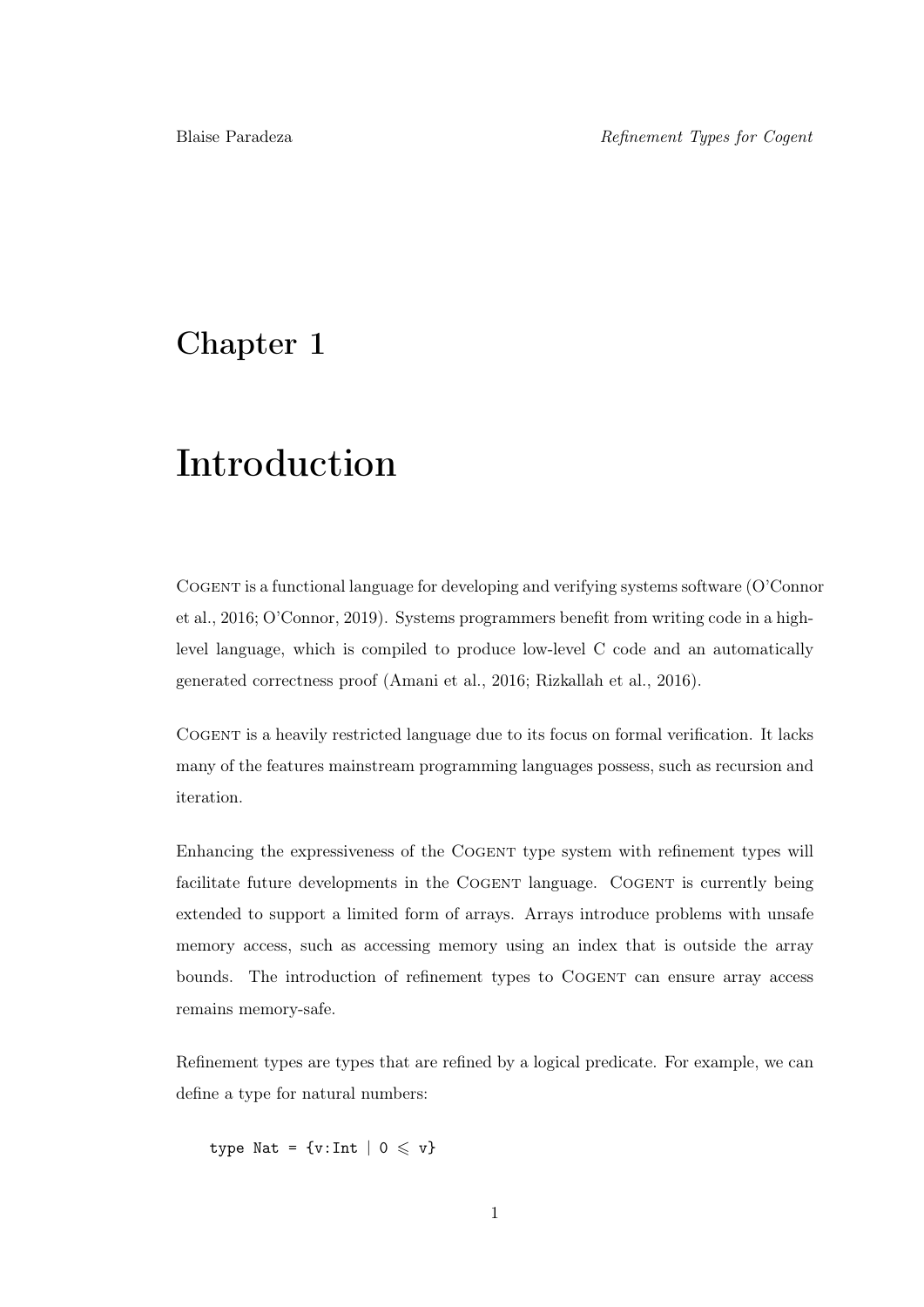The type Nat refines the type Int with a predicate  $0 \leq v$ . Any value of type Nat is assured to be greater than or equal to zero.

The use of refinement types reduces the need for dynamic checking, as types are checked statically by the compiler. This results in simpler, more precise code.

Another benefit of refinement types is the elimination of dead code. COGENT functions must be total, that is, defined for all inputs. Consider the head function, which returns the first element of a list. It is a partial function because it has no definition for empty lists.

In Haskell, to deal with the case in which an empty list is passed to head, it is possible to call an error function which throws an exception.

| 1 head    |                    | :: [a] -> a |                            |  |
|-----------|--------------------|-------------|----------------------------|--|
|           | 2 head $(x:-)$ = x |             |                            |  |
| 3 head [] |                    |             | = error "head: empty list" |  |

Rather than allow exceptions to occur, we prefer to remove the error case entirely. By creating a refinement type for non-empty lists, head can be defined to only accept a non-empty list as input.

We can define head as:

head ::  $\{v: [a] \mid length(v) > 0\} \rightarrow a$ 

There is no longer a need to handle empty lists, and so the dead error handling code is eliminated.

Additionally, using refinement types can assist the COGENT compiler in verification. The predicates of refinement types provide more information for automatically generated proof tactics to use. As a result, less manual verification is required.

In this thesis, we present a formalisation of refinement types in the COGENT core language. We also implement a subset of refinement types in the COGENT type checker, allowing integer and boolean values to be refined by arithmetic and logical predicates.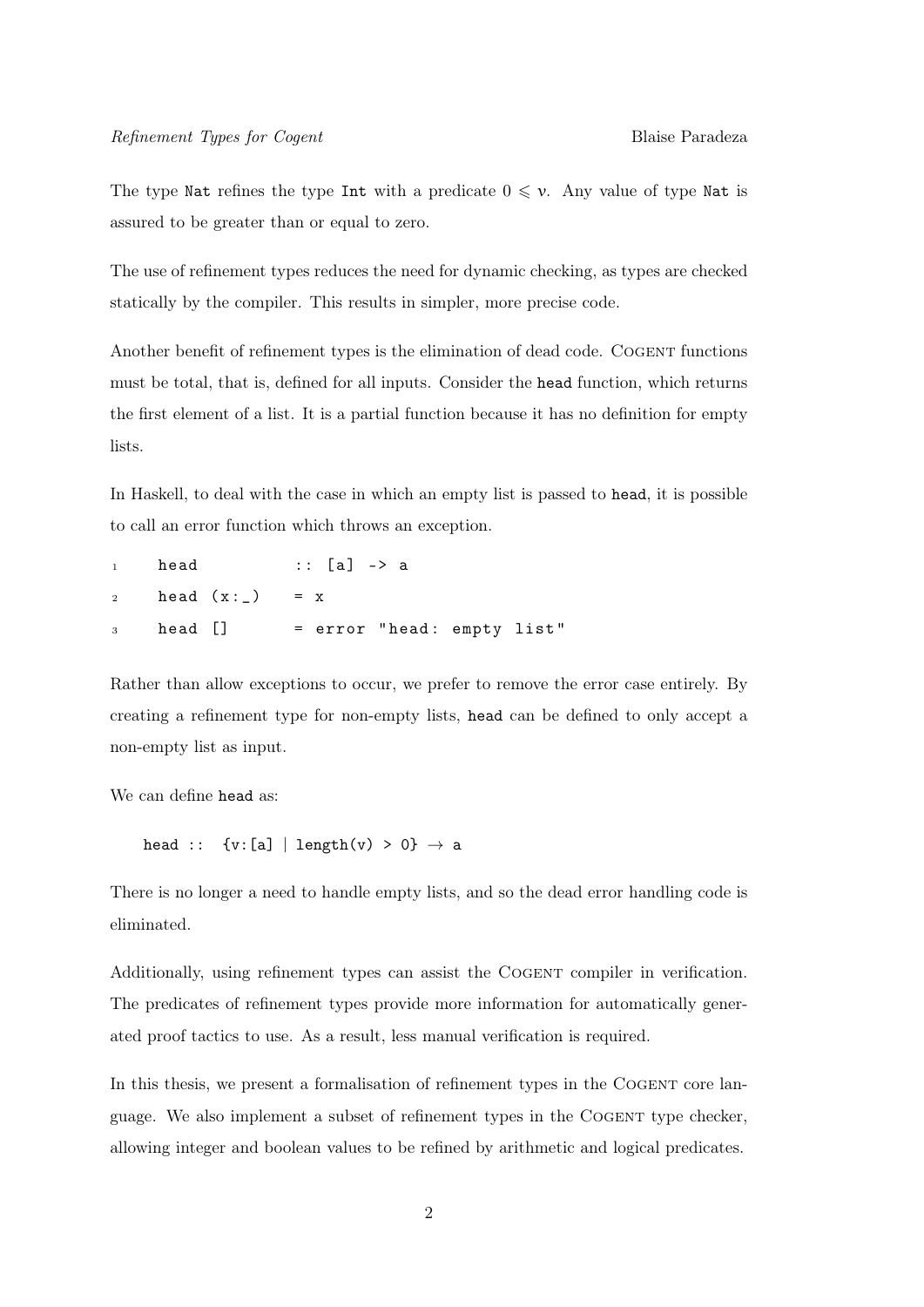### Chapter 2

## Background

#### 2.1 COGENT

Formal verification of software systems code is regarded as expensive and impractical for software development. The Trustworthy Systems project aims to lower the cost of verification to match that of conventional software engineering methods. This results in a platform for developing operating systems components that are guaranteed to be free of faults (Klein et al., 2017).

Existing programming languages do not possess the following desired attributes for this purpose: a complete formalisation, a purely functional semantics, and no garbage collection. O'Connor (2019) presents Cogent, a high level, purely functional, polymorphic language that satisfies these requirements.

Given COGENT code, the certifying compiler generates C code, a shallow embedding of the Cogent code in Isabelle/HOL (Nipkow and Klein, 2014), and a proof that the C code refines the Cogent embedding (O'Connor et al., 2016). Isabelle is a higher order logic (HOL) theorem prover. Code written in Cogent can be reasoned about in Isabelle/HOL, as the refinement proof ensures that any property proven about the Isabelle/HOL embeddings also applies to the C code.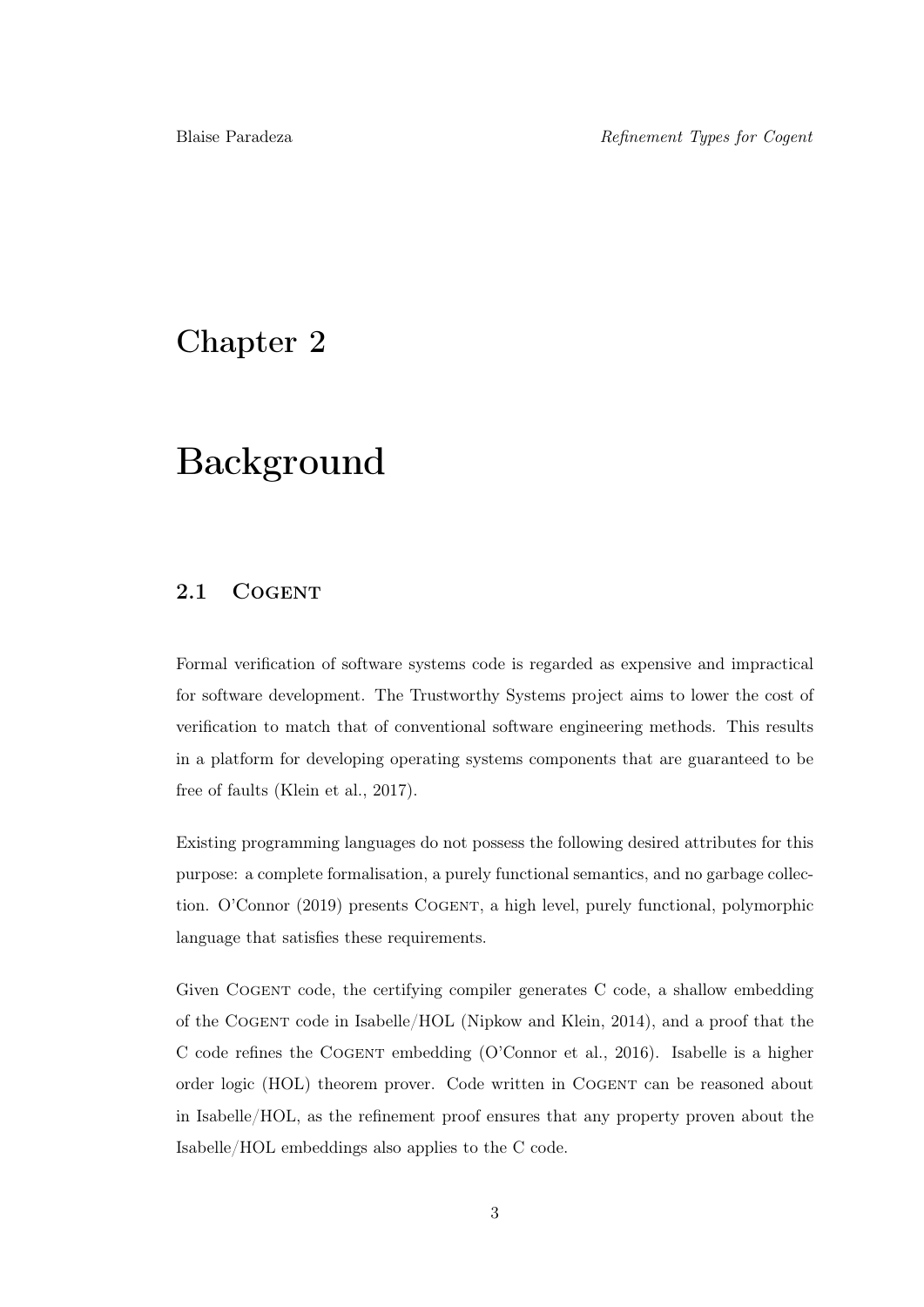During type checking, Isabelle is instructed to store the typing judgements established by the compiler, to aid in proving refinement (O'Connor et al., 2016). This is one area of the Cogent compiler that benefits from adding refinement types to Cogent. A more expressive type system will lower the burden on the Isabelle theorem prover by providing more information about types.

Cogent features a linear and uniqueness type system (O'Connor, 2019) to ensure memory safety. Linear types must be used once. Using a variable after it has been freed is not permitted, because the act of freeing the variable counts as one use of the variable. It also prevents memory leaks by not allowing variables to be unused.

Variables of unique type have exactly one reference at a time. If any code referencing an object is also accountable for that object's disposal, then the uniqueness type system statically enforces memory management. This eliminates the need for a garbage collector.

Cogent is also restricted by the requirement for functions to be total: they must be well defined for all inputs and cannot diverge. This greatly simplifies the generated Isabelle embeddings.

Cogent has been successfully used to implement two Linux file systems, ext2 and BilbyFs (Amani et al., 2016), demonstrating its suitability for systems programming and verification.

#### 2.2 Refinement Types

A base type is any type over which refinement is permitted. Refinement types extend base types with refinement predicates. For example:

- 1 type Nat =  $\{v: Int \mid 0 \leq v\}$
- 2 type Pos =  $\{v: Int \mid 0 \lt v\}$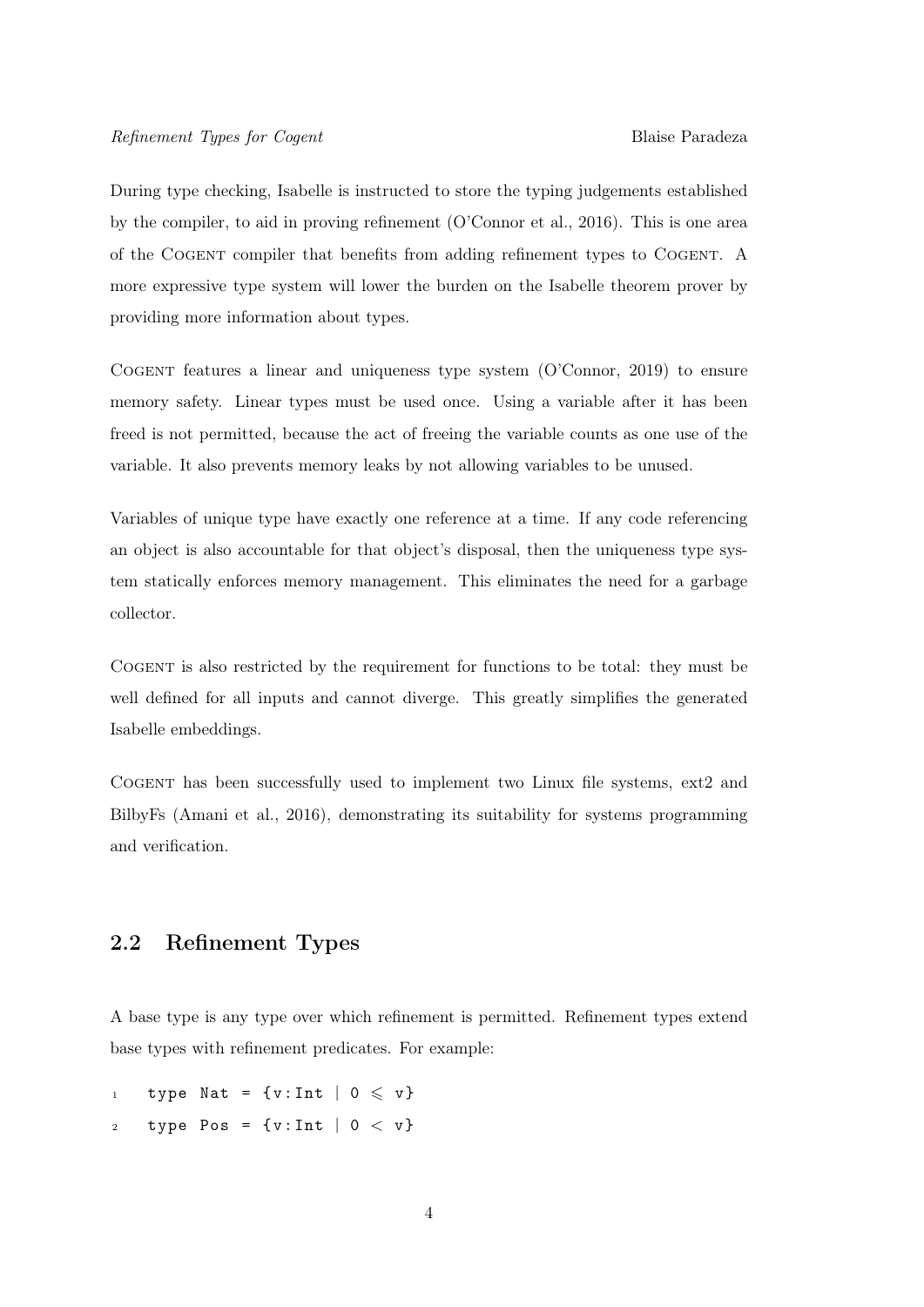Nat refines the type Int with a predicate that restricts the value v to be greater than or equal to zero. Similarly, Pos describes integers strictly greater than zero.

Using the above types, we can specify a function contract:

div :: n:Nat  $\rightarrow$  d:Pos  $\rightarrow$  {v:Nat | v  $\leq$  n}

The function div prohibits division by zero by restricting the type of the divisor to strictly positive values. If the program type checks, it is guaranteed that div will not throw a divide by zero exception.

Another use of refinement types is global refinement of data types. Data types can be refined such that every instance must satisfy the constraints. Consider a data type for CSV files:

```
data CSV a = \text{CSV } \{ \text{cols } : : \text{ [String]}, \text{rows } : : \text{ [[a]] } \}
```
This definition is undesirable because it allows rows to have a different length as the header row. To reject malformed instances, we can refine the type (Vazou, 2016):

```
1 type ListL a X = \{v : [a] \mid len \ v = len \ X\}_2 data CSV a = CSV {cols :: [String],
3 rows :: [ ListL a cols ]}
```
The CSV type now enforces that every row has the same length as the header row. Any CSV-typed expression that does not satisfy this type definition is rejected by the compiler.

#### Subtyping and Verification Conditions

Consider the following functions (Vazou, 2016):

1 good :: Nat  $\rightarrow$  Nat  $\rightarrow$  Int 2 good x  $y =$  let  $z = y + 1$  in x 'div' z 3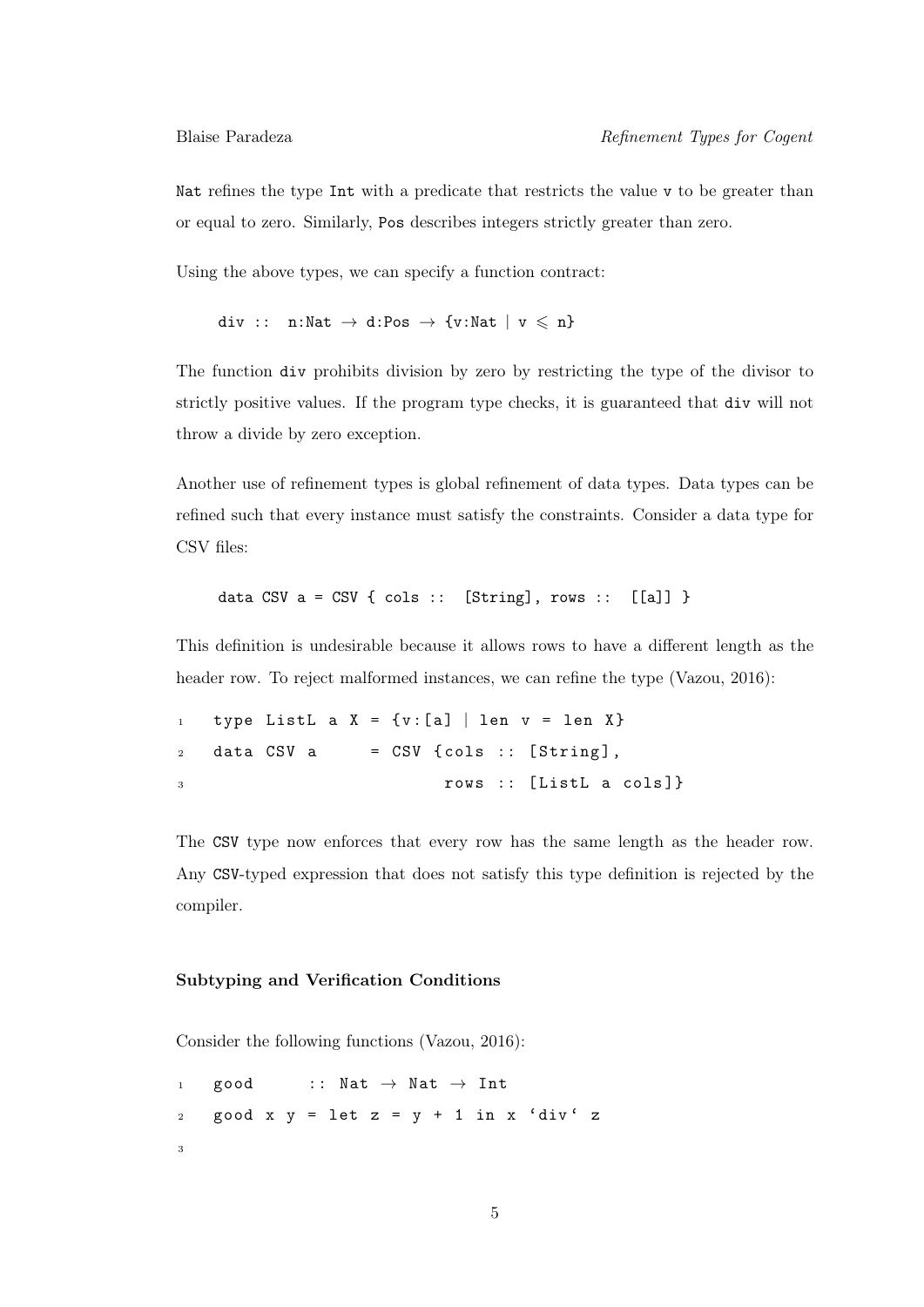```
4 bad :: Nat \rightarrow Nat \rightarrow Int
5 bad x y = x 'div' y
```
For the function bad, the refinement type system checks that y is a subtype of the corresponding type in div's signature, Nat, via a subtyping query:

$$
x: \{x \ge 0\}, \ y: \{y \ge 0\} \vdash \{v \ge 0\} \preceq \{v > 0\}
$$

The refinement type system generates a verification condition, which states that under the assumptions from the environment, the refinement predicate of the sub-type implies the refinement predicate of the super-type.

$$
(x \geqslant 0) \land (y \geqslant 0) \Rightarrow (v \geqslant 0) \Rightarrow (v > 0)
$$

These verification conditions can be efficiently checked by satisfiability modulo theories (SMT) solvers (De Moura and Bjørner, 2008). A solver will reject the above verification condition as invalid, thus, the system rejects the function bad. The function good is accepted because its corresponding verification condition is valid:

$$
(x \geqslant 0) \land (y \geqslant 0) \land (z = y + 1) \Rightarrow (v = y + 1) \Rightarrow (v > 0)
$$

#### 2.2.1 Liquid Haskell

Liquid Haskell is a program verifier that aims to integrate formal verification as part of the software development process (Vazou, 2016). Liquid Haskell provides a layer on top of GHC that uses the framework of Liquid Typing (Rondon et al., 2008) and an SMT solver for generating and solving constraints. As input, it takes Haskell source code annotated with correctness specifications, and checks whether the code satisfies the specifications. These correctness specifications take the form of refinement types.

Liquid Haskell can be seen as an optional type checker for Haskell. Refinements do not affect the dynamic semantics of the language, so Liquid HASKELL can be easily applied to existing libraries.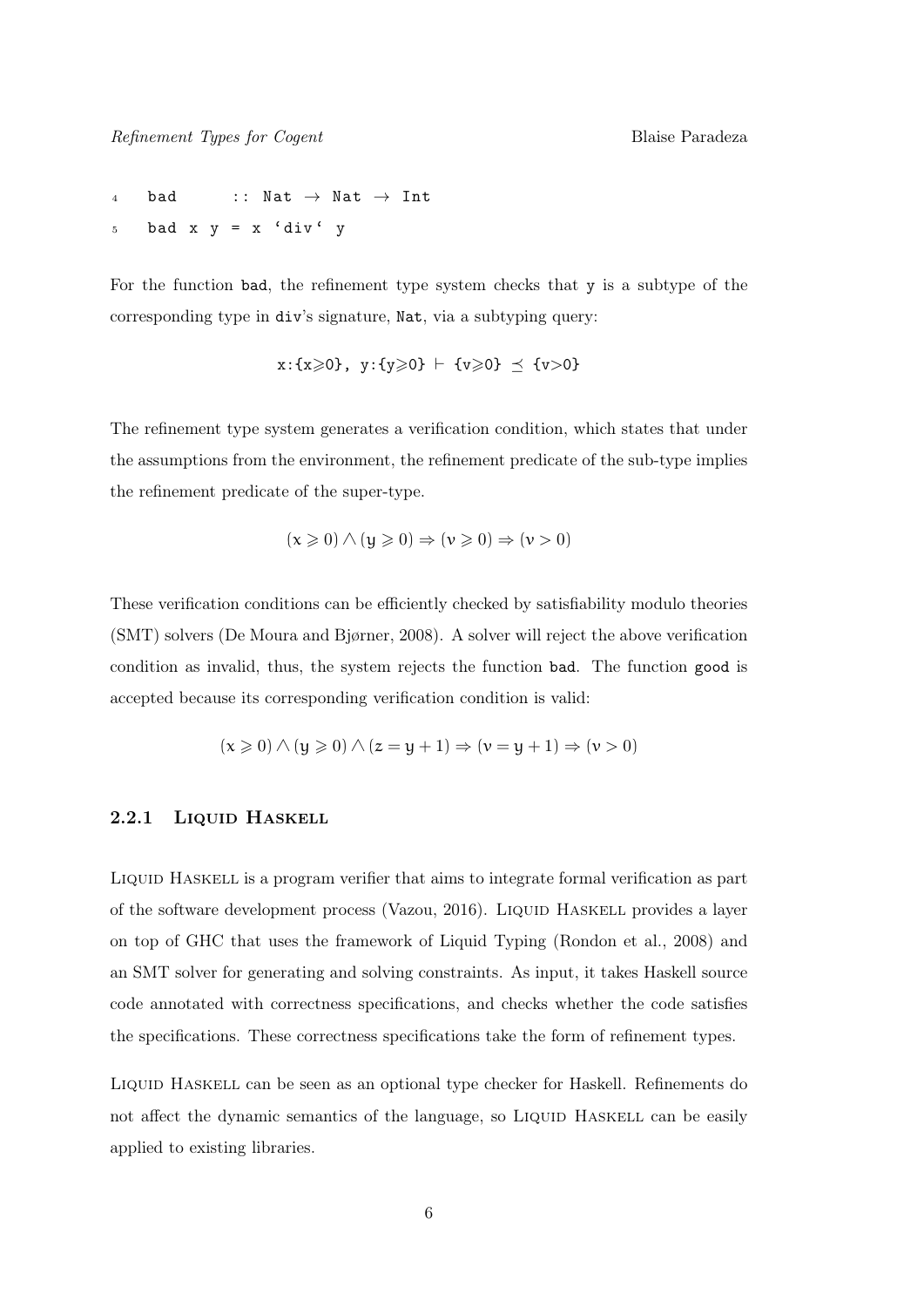#### 2.2.2 Formalisation of Simple Refinement Types in Coq

Lehmann and Tanter (2016) formalised a simple form of refinement types in Coq (Bertot and Castéran, 2013), an interactive theorem prover. Types are refined using formulas p, which are in terms of logical values w. A logical value may be a variable, constant, lambda abstraction, or function over other logical values.

Subtyping reduces to an entailment judgement. The type system is parameterised with a judgement  $\Delta \models p$ . In a type environment  $\Gamma$ , a refinement type  $\{x : B | p\}$  is a subtype of another  $\{x : B | q\}$  if p entails q in the context extracted from Γ. We use  $\lt:$  to denote a subtype relationship between two types.

$$
\frac{\text{extract}(\Gamma) \cup \{p\} \vDash q}{\Gamma \vdash \{x : B \mid p\} \qquad \Gamma \vdash \{x : B \mid q\}}\n\frac{\Gamma \vdash \{x : B \mid p\} <: \{x : B \mid q\}}{\Gamma \vdash \{x : B \mid p\} <: \{x : B \mid q\}}
$$

The formalisation of refinement types in COGENT in this thesis draws inspiration from the work of Lehmann and Tanter, in particular, the structure of predicates and the subtyping relation.

#### $2.2.3$   $F^*$

Swamy et al. (2016) present a redesigned version of  $F^*$ , which is both a proof assistant and an effectful verification-oriented language designed around a lattice of monadic effects.  $F^*$  refinement types are more powerful than systems such as Liquid Typing (Rondon et al., 2008) that only support type-based reasoning. The monadic lattice structure of  $F^*$  enables reasoning over pure functions directly in extrinsic proofs.

#### 2.2.4 TypeScript

The work on refinement types described so far have focused on functional languages such as Haskell and  $F^*$ , however, there is also demand for refinement types in more mainstream, imperative languages. Refined TypeScript is a lightweight refinement type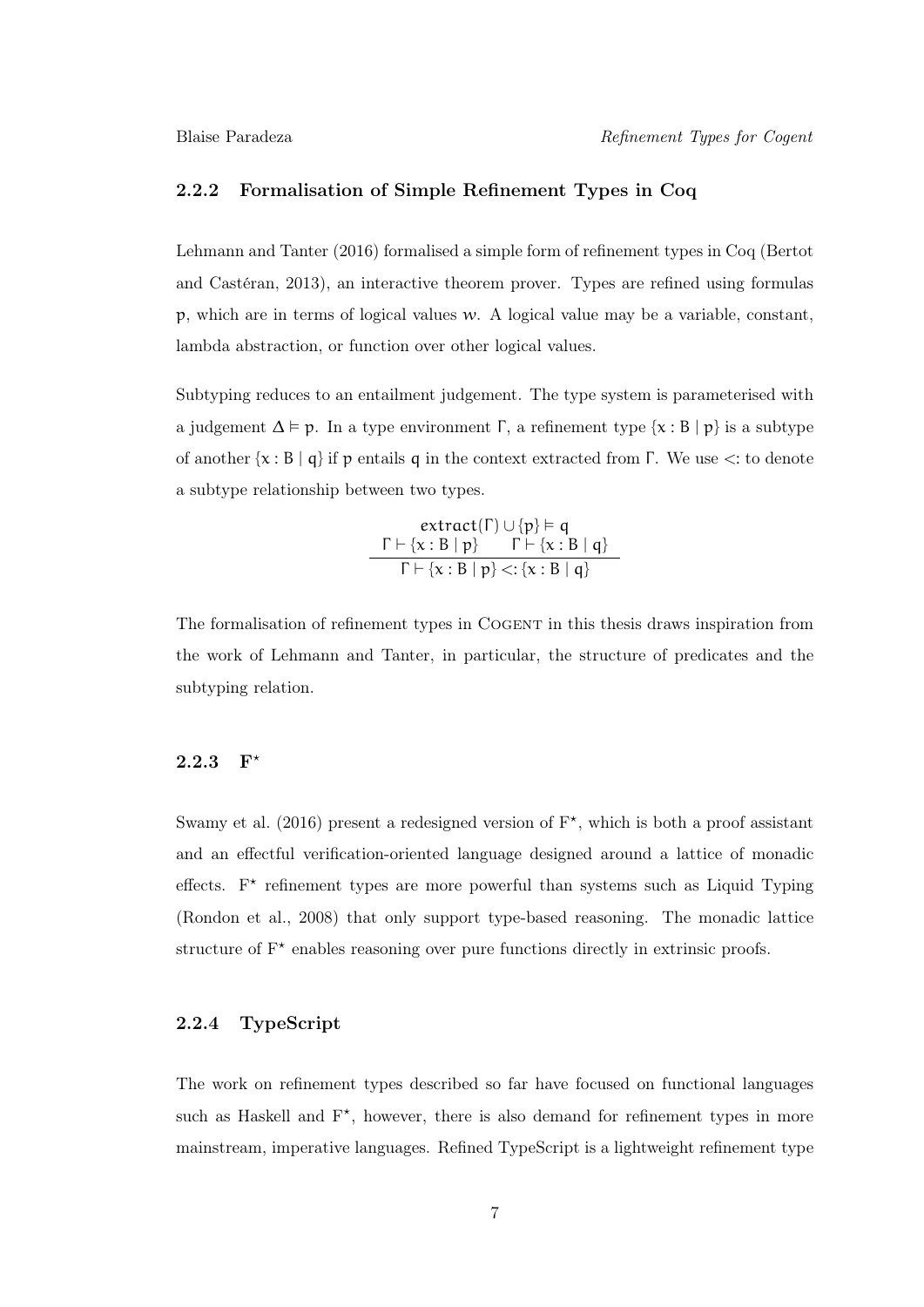system for TypeScript (Vekris et al., 2016). Similar to Liquid HASKELL, subtyping obligations are reduced to verification conditions, which are proven by an SMT solver.

#### 2.3 Dependent Types

Dependent types are types that depend on a value. They are similar to refinement types, in the sense that the base type is restricted to a limited set of values.

Agda (Bove and Dybjer, 2008) is a dependently typed functional programming language. Consider the dependent type  $A^n$  of vectors of length n with components of type A. We can define vectors inductively, encoding the length of the vector within the constructor:

```
1 data Vec (A: Set) : Nat -> Set where
2 [] : Vec A zero
3 \quad \text{or} \quad \text{or} \quad 3 :: \text{or} \quad \text{for} \quad \text{Nat} \} -> A -> Vec A n -> Vec A (succ n)
```
The benefit of this type definition is that more accurate specifications can be made. For instance, a vector addition function can now demand that both input vectors have the same length, ensuring type safety.

An important difference between refinement types and dependent types is that refinement types include predicates, allowing proof obligations to be outsourced to an SMT solver.

Dependent types carry proof objects that are constructed by the user. Manually discharging proofs can be burdensome especially for systems programmers, who may not have the expertise to complete this task.

Refinement types are more intuitive and usable for systems programmers, and proofs can be delegated to an SMT solver. For these reasons, refinement types are preferred over dependent types for COGENT.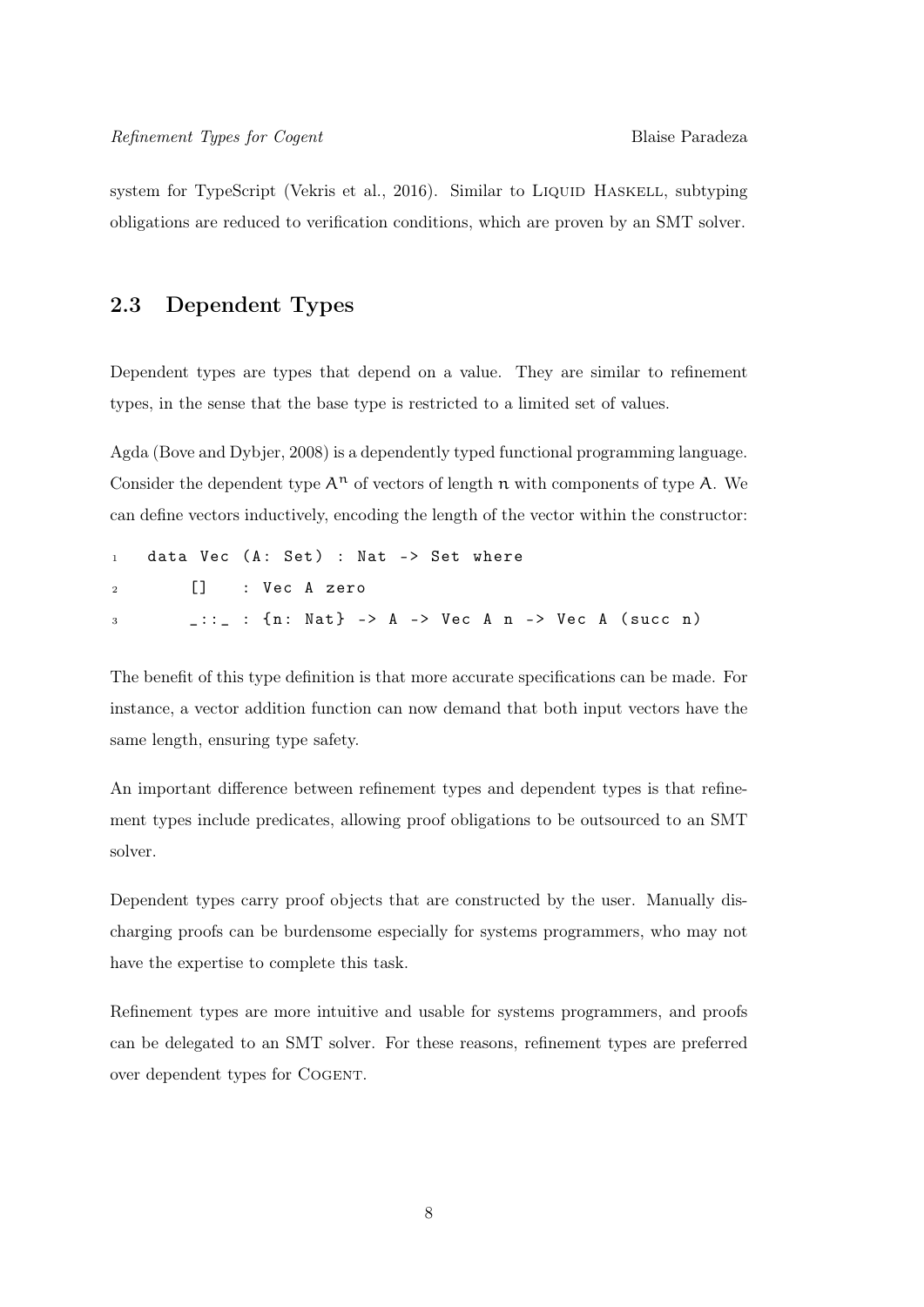### Chapter 3

# Formalisation

Our formalisation of refinement types in Cogent relies on an understanding of Cogent's type system. Cogent uses a substructural type system, so care must be taken when manipulating contexts. The structural laws of exchange, weakening, and contraction listed below are not generally available in a substructural system.

$$
\frac{\Gamma_1, \Gamma_2 \vdash e : \tau}{\Gamma_2, \Gamma_1 \vdash e : \tau}
$$
   
EXCHANGE 
$$
\frac{\Gamma_1 \vdash e : \tau}{\Gamma_1, \Gamma_2 \vdash e : \tau}
$$
   
WEAKEN 
$$
\frac{\Gamma_1, \Gamma_1, \Gamma_2 \vdash e : \tau}{\Gamma_1, \Gamma_2 \vdash e : \tau}
$$
   
Contract

Permitting the laws of weakening and contraction without constraint can break the uniqueness properties of Cogent's type system. The weakening law allows for the discard of linear resources that have not yet been used. Admitting contraction enables the creation of many references to the same mutable object.

Having every type restricted by linearity may be inconvenient for the programmer. We include the Share and Drop judgements to determine whether contraction or weakening on a type is allowed. Instead of using the structural laws, we manipulate contexts with explicit relations for context-splitting and weakening (O'Connor, 2019):

Under assumptions A, the context  $\Gamma$  can be split into  $\Gamma_1$  and  $\Gamma_2$ . Each assumption from Γ is assigned to either  $Γ_1$  or  $Γ_2$ . A type can only be placed in both  $Γ_1$  and  $Γ_2$  if it is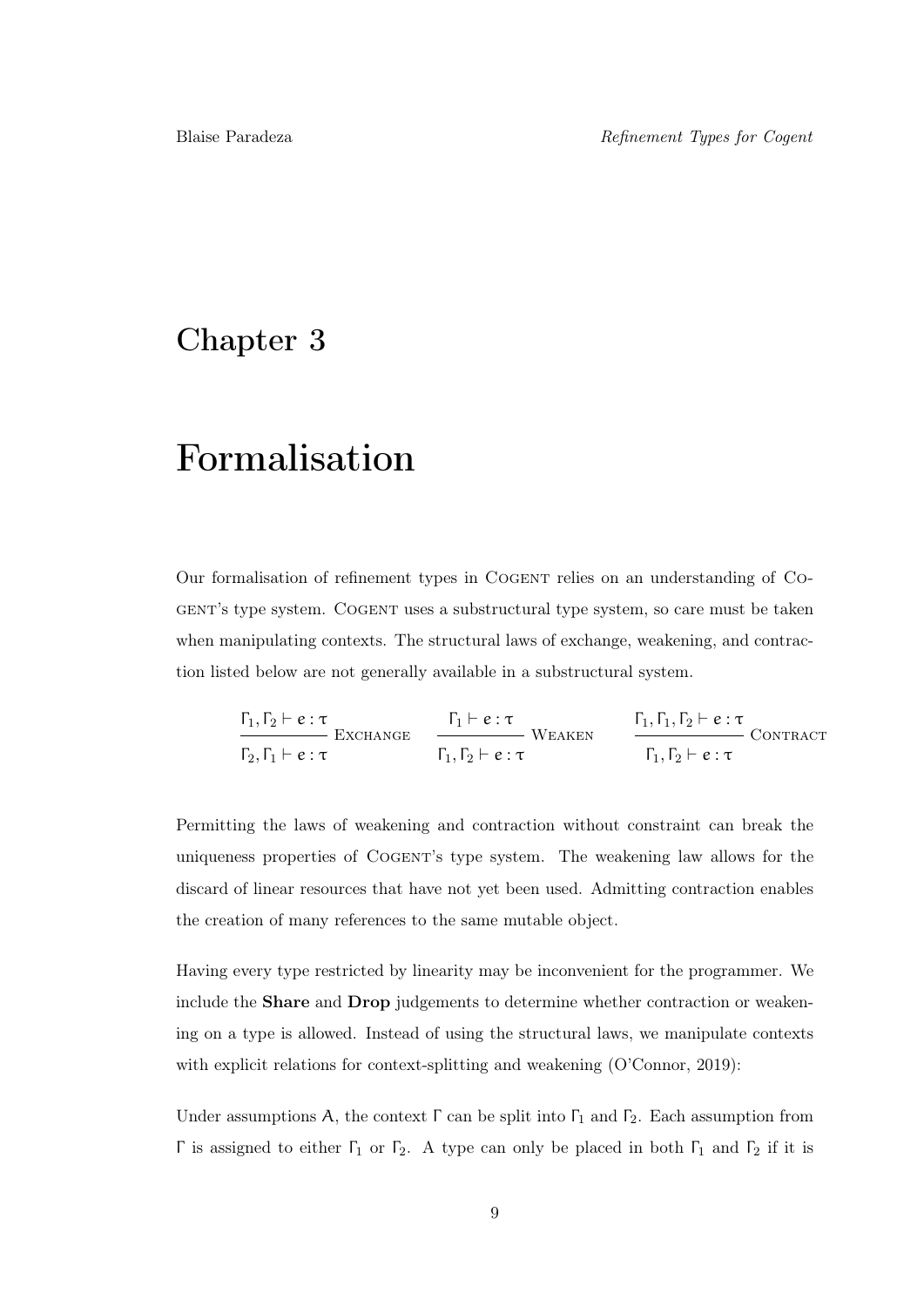shareable.

| \n $A \vdash \Gamma \leadsto \Gamma_1 \boxplus \Gamma_2$ \n                           | \n $A \vdash \Gamma \leadsto \Gamma_1 \boxplus \Gamma_2$ \n                                        |                                    |
|---------------------------------------------------------------------------------------|----------------------------------------------------------------------------------------------------|------------------------------------|
| \n $A \vdash \chi : \tau, \Gamma \leadsto \chi : \tau, \Gamma_1 \boxplus \Gamma_2$ \n | \n $A \vdash \chi : \tau, \Gamma \leadsto \Gamma_1 \boxplus \chi : \tau, \Gamma_2$ \n              |                                    |
| \n $A \vdash \epsilon \leadsto \epsilon \boxplus \epsilon$ \n                         | \n $A \vdash \Gamma \leadsto \Gamma_1 \boxplus \Gamma_2$ \n                                        | \n $A \vdash \tau$ <b>Share</b> \n |
| \n $A \vdash \epsilon \leadsto \epsilon \boxplus \epsilon$ \n                         | \n $A \vdash \chi : \tau, \Gamma \leadsto \chi : \tau, \Gamma_1 \boxplus \chi : \tau, \Gamma_2$ \n |                                    |

The context  $\Gamma$  can be weakened to a smaller context  $\Gamma'$  by removing an assumption that has a discardable type.

$$
\cfrac{A \vdash \Gamma \stackrel{\text{weak}}{\leadsto} \Gamma'}{A \vdash \chi : \tau, \Gamma \stackrel{\text{weak}}{\leadsto} \chi : \tau, \Gamma'} \qquad \cfrac{A \vdash \Gamma \stackrel{\text{weak}}{\leadsto} \Gamma' \qquad A \vdash \tau \text{ Drop}}{A \vdash \chi : \tau, \Gamma \stackrel{\text{weak}}{\leadsto} \Gamma'}
$$

The above context relations for splitting and weakening are used in many of the type inference rules shown in this chapter.

### 3.1 Adding Refinement Types to COGENT

Figure 3.1 describes the syntax of COGENT updated with refinement types. Highlighted sections indicate changes we have made to the original COGENT syntax by O'Connor (2019).

We add a new type to COGENT to represent refinement types,  $\{x : B | p(x)\}\$ . Any base type B can be used to construct a refinement type. For simplicity, this formalisation has primitive types T as the only possible base type, however B can be extended to include more types in the future.

Refinement predicates  $p$  are expressed in terms of logical values w. A logical value may be a literal, variable, or logical function over other logical values.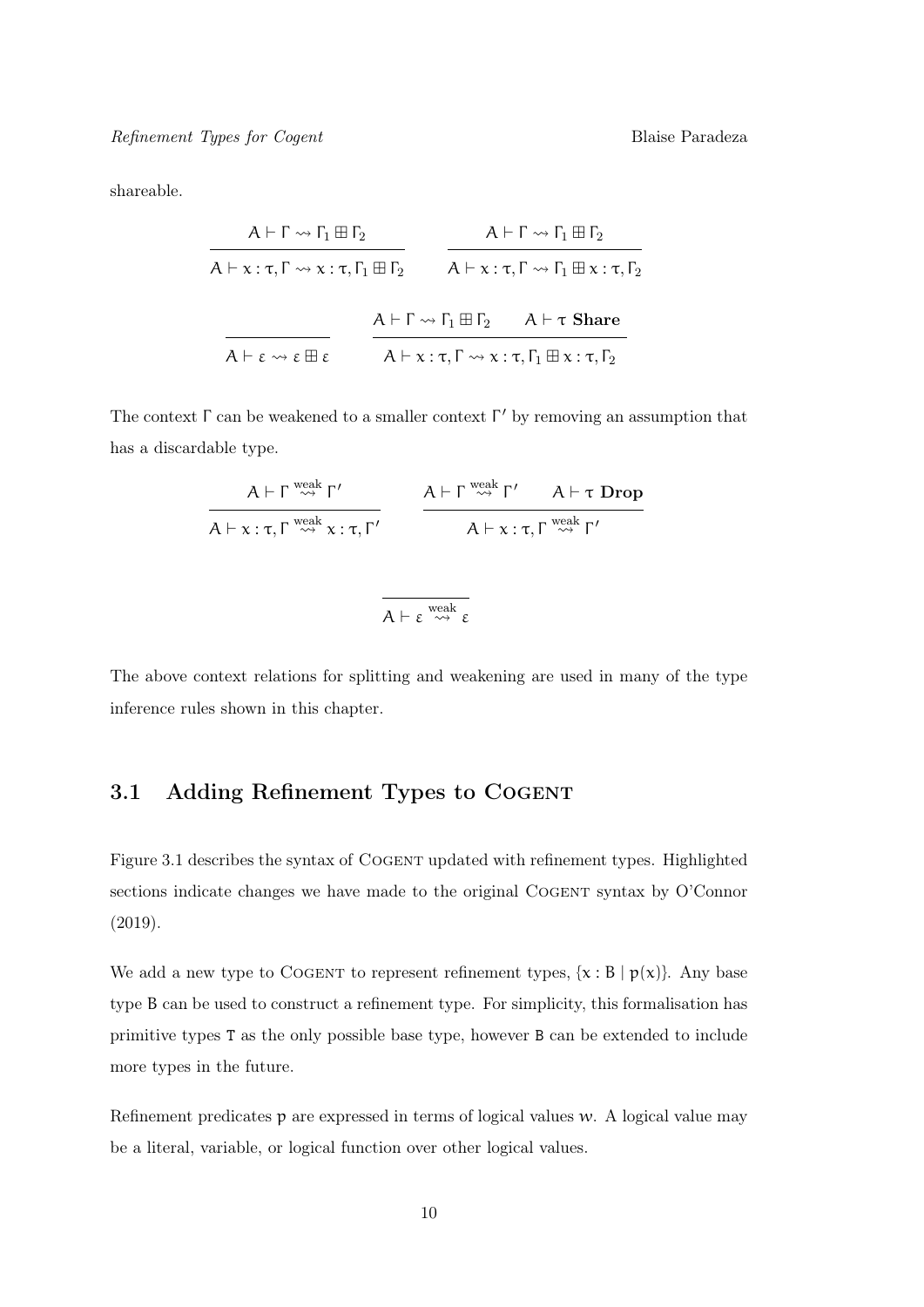Blaise Paradeza Refinement Types for Cogent

| Values            | $v ::=$      | $\chi$<br>$\ell$                                            | (variables)<br>(literals)      |
|-------------------|--------------|-------------------------------------------------------------|--------------------------------|
| Literals          | $\ell ::=$   | $\mathbb N$<br>True<br>False                                |                                |
| <b>Types</b>      | $\tau ::=$   | $\alpha$                                                    | (type variables)               |
|                   |              | T                                                           | (primitive types)              |
|                   |              | ${x : B   p(x)}$                                            | (refinement types)             |
|                   |              | $x:\tau_1\to\tau_2$                                         | (functions)                    |
|                   |              | Array $\tau$ l                                              | $\left( \text{arrays} \right)$ |
| Primitive Types   | $T ::=$      | U8   U16<br>$\vert$ U32<br>U64                              | (integers)                     |
|                   |              | <b>Bool</b>                                                 | (booleans)                     |
| Base Types        | $B ::=$      | T                                                           |                                |
| Expressions       | $e ::=$      | $\mathcal{V}$                                               | (values)                       |
|                   |              | $e_1 \wr e_2$                                               | (primitive operators)          |
|                   |              | $e_1$ $e_2$                                                 | (function application)         |
|                   |              | $f[\overrightarrow{\tau_i}]$                                | (type application)             |
|                   |              | let $x = e_1$ in $e_2$                                      | $(\text{let})$                 |
|                   |              | if $e_1$ then $e_2$ else $e_3$                              | (if)                           |
|                   |              | $e$ : $\tau$                                                | (type annotation)              |
|                   |              | index $e_a$ $e_i$                                           | (array indexing)               |
| Operators         |              | $\lambda ::= +  \leqslant   \neq   \wedge   $               |                                |
| Formulas          |              | $p, q ::= P(\overline{w})   p \wedge q   p \vee q   \neg p$ |                                |
|                   |              | (P is the set of predicates)                                |                                |
| Logical values    | $w ::=$      | $\nu \mid F(\overline{w})$                                  |                                |
|                   |              | (F is the set of logical functions)                         |                                |
| Context           | $\Gamma ::=$ | Ø                                                           | (empty)                        |
|                   |              | $\Gamma, \chi : \tau$                                       | (variable binding)             |
|                   |              | $\Gamma, p$                                                 | (predicate)                    |
| <b>Axiom Sets</b> | $A ::=$      | $a_i$ Drop, $b_j$ Share                                     |                                |

Harpoons  $(\vec{x})$  indicate lists. Overlines  $(\bar{x})$  indicate sets.

Figure 3.1: Syntax for COGENT, extended with refinement types

In addition to typing information, the context  $\Gamma$  may also include predicates. This allows information from branching constructs to be utilised in typing the branches.

The context Γ is wellformed if all free variables in types and predicates have been previously defined.

$$
\frac{\vdash \Gamma \qquad \text{fv}(p) \subseteq \text{dom}(\Gamma)}{\vdash \Gamma, p}
$$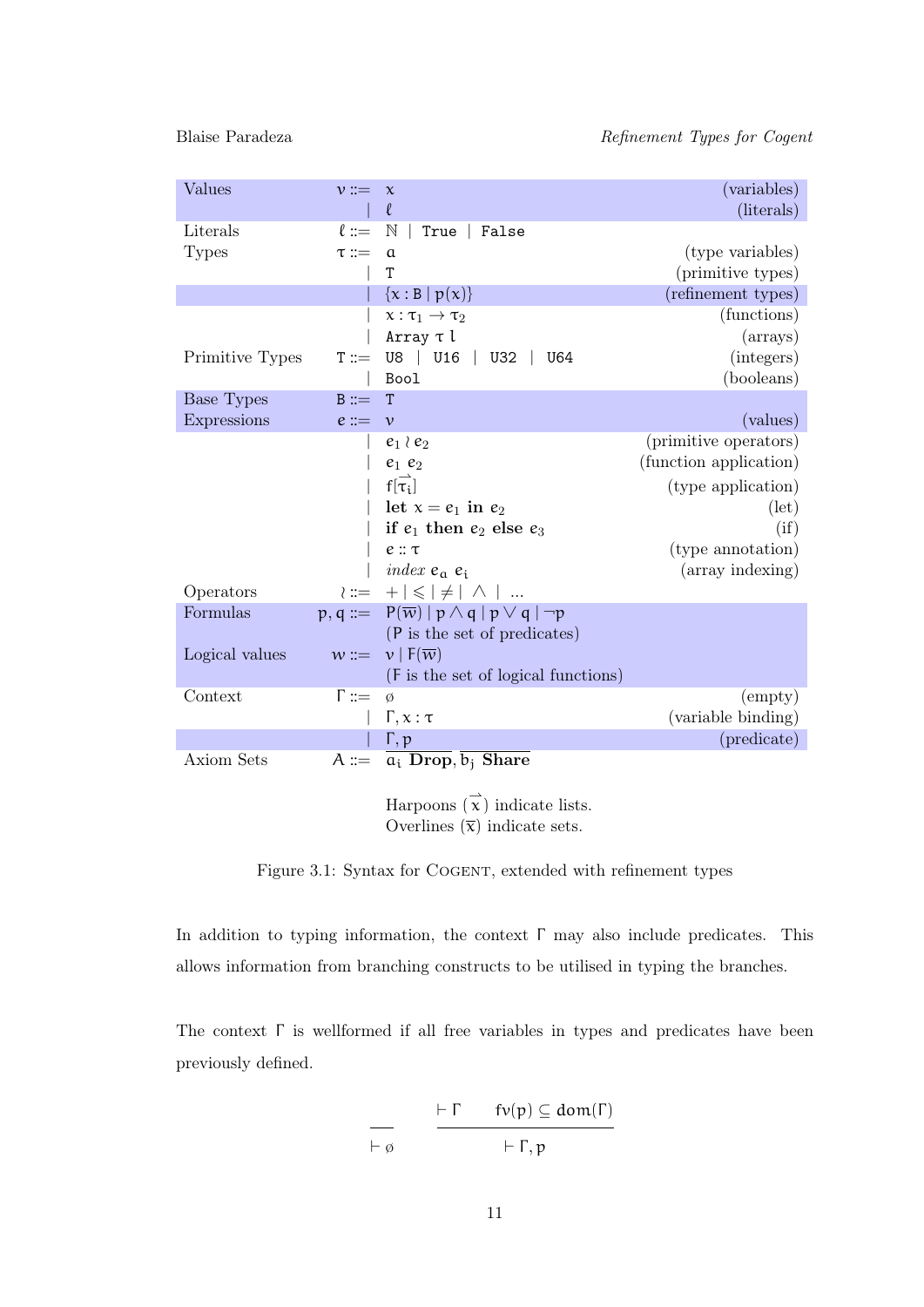Refinement Types for Cogent Blaise Paradeza

$$
\frac{\vdash \Gamma \qquad x \notin \text{dom}(\Gamma) \qquad \text{fv}(\tau) \subseteq \text{dom}(\Gamma)}{\vdash \Gamma, x : \tau}
$$

#### 3.2 Subtyping Relation

One refinement type  $\{x : B | p\}$  is a subtype of another  $\{x : B | q\}$  if under the typing context Γ, p entails q. Our SUB-BASE rule is inspired by previous work of Lehmann and Tanter (2016).

$$
\frac{\text{extract}(\Gamma), p \vDash q}{\Gamma \vdash \{x : B \mid p\} <: \{x : B \mid q\}} \text{SUB-Base}
$$

The extract function recursively traverses the context, gathering both predicates from refinement types and raw predicates. Any other cases are ignored. It returns a collection of logical predicates, which, together with p, must entail q for the subtyping relation to be true.

$$
extract(\emptyset) = \emptyset
$$
  
\n
$$
extract(\Gamma, p) = extract(\Gamma), p
$$
  
\n
$$
extract(\Gamma, x : \{y : \tau \mid p\}) = extract(\Gamma), p[x/y]
$$
  
\n
$$
extract(\Gamma, x : a) = extract(\Gamma)
$$
  
\n
$$
extract(\Gamma, x : \tau_1 \rightarrow \tau_2) = extract(\Gamma)
$$
  
\n
$$
extract(\Gamma, x : \text{Array } \tau \text{ I}) = extract(\Gamma)
$$

To better understand why we have extended the context to contain predicates, consider the program:

 $_1$  f : U8 -> {v : U8 | v > 1}  $2$  f x = if x > 2 then x else 5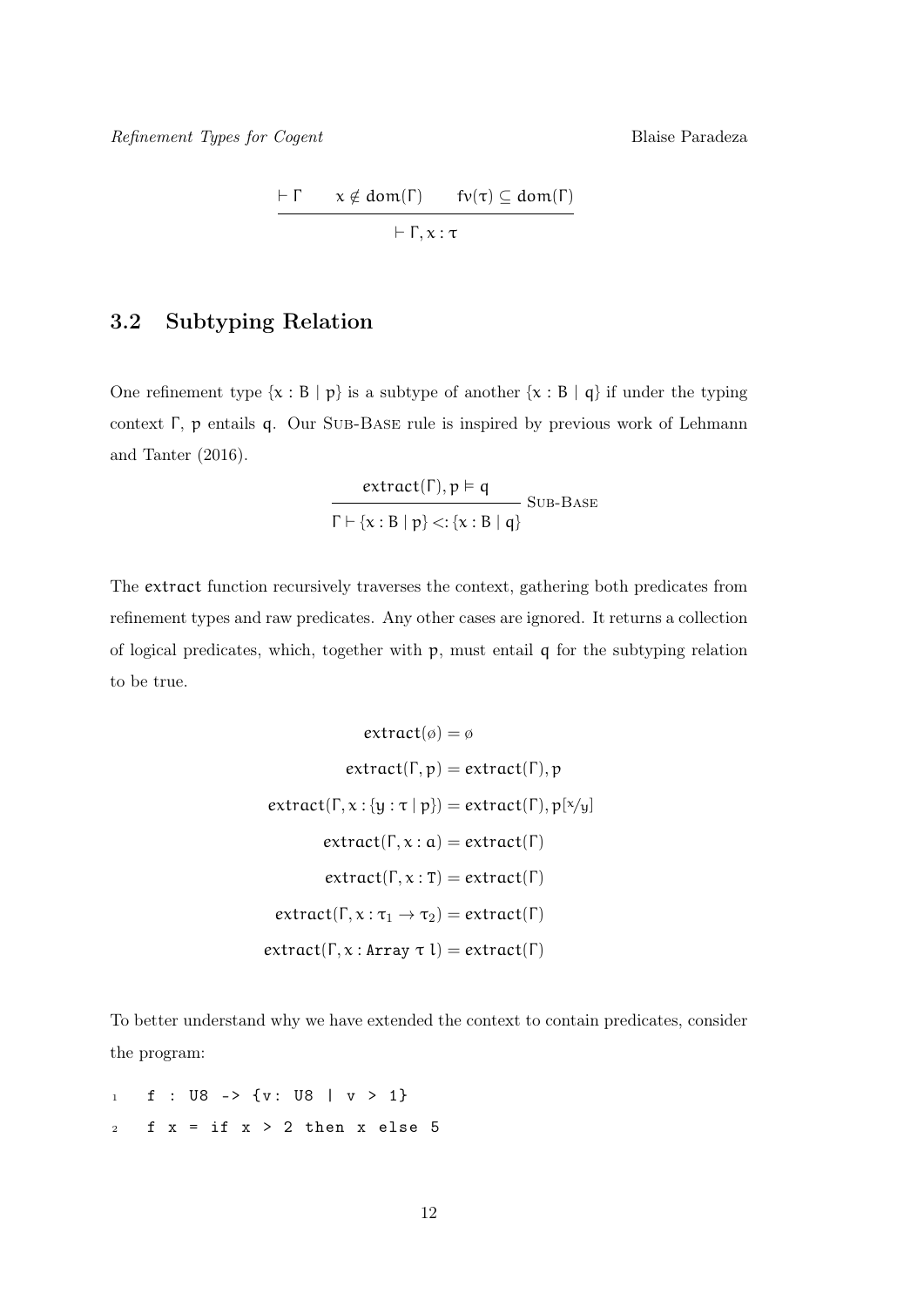For the above program to be well typed, both branches of the if statement must be a subtype of the return type of  $f$ . In particular, the type of the expression  $x$  (from the then branch) needs to be a subtype of  $\{v : \text{US} \mid v > 1\}$ . Without the information from the **if** guard that  $x > 2$ , there is no way of establishing this.

Sub-Base is utilised in conjunction with a rule for subsumption to upcast types.

$$
\frac{\Gamma \vdash e : \tau_1 \qquad \Gamma \vdash \tau_1 <: \tau_2}{\Gamma \vdash e : \tau_2}
$$
 SUBSUMPTION

We also introduce an axiom for casting refinement types to base types:

$$
\overline{\Gamma \vdash \{\nu : B \mid p\} <: B}
$$
REF-BASE

#### 3.3 Type Inference Rules

Many of the type inference rules presented are standard for refinement type systems (Bierman et al., 2010; Lehmann and Tanter, 2016; Vazou, 2016).

For clarity of the rules, we omit the translation from the COGENT language to the predicate language. When a COGENT expression  $e_i$  appears inside a predicate, we really mean the COGENT expression  $e_i$  converted to the predicate language.

The rules for literals ILit and BLit have predicates that reflect their exact values, so that these values can be utilised in subtyping judgements. Inference for primitive operators (IOp, Div, COp, BOp) behaves in a similar fashion.

There are three inference rules for variables. If  $x$  is a base type VAR-BASE or a refinement type VAR-REF, the synthesised type is a refinement type where values are equal to x. Otherwise, VAR is used, and the inferred type of  $x$  is the same as from the context.

Some primitive operators such as division can have undefined behaviours. In Div, we restrict the type of the divisor to values greater than zero, which eliminates undefined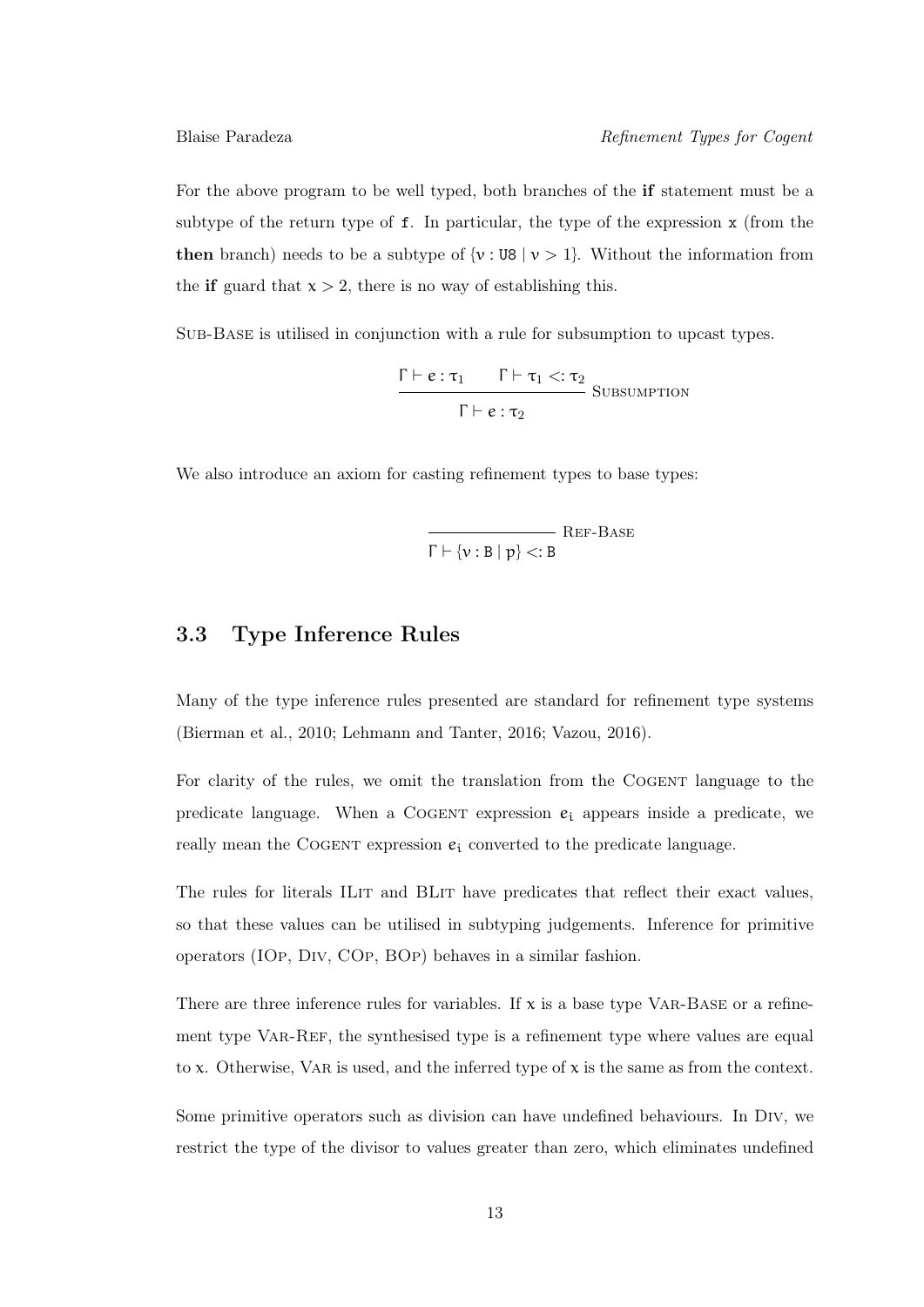behaviours that may arise from dividing by zero. Similarly, random access of arrays (ARR-IDX) is only permitted for any index value that is within the array bounds.

For IF, we add the branching condition to the context so that it may be used for typing within the branches. In the then branch, the context is augmented with a predicate containing the branching condition. In the else branch, the negation of this predicate is added to the context.

$$
\frac{\ell \in \mathbb{N} \quad \ell < |T|}{\Gamma + \ell : \{v : T \mid v = \ell\}} \text{ ILIT} \qquad \frac{\ell \in \{True, False\}}{\Gamma + \ell : \{v : Boolean \mid v = \ell\}} \text{ BLIT}
$$
\n
$$
\frac{\Gamma \stackrel{weak}{\leadsto} x : B}{\Gamma + x : \{v : B \mid v = x\}} \text{VAR-BASE} \qquad \frac{\Gamma \stackrel{weak}{\leadsto} x : \{v : B \mid p\}}{\Gamma + x : \{v : B \mid v = x\}} \text{VAR-BEF}
$$
\n
$$
\frac{\tau \notin B}{\Gamma + x : \{v : B \mid v = x\}} \text{VAR-BASE} \qquad \frac{\Gamma \stackrel{weak}{\leadsto} x : \tau}{\Gamma + x : \{v : B \mid v = x\}} \text{VAR-BEF}
$$
\n
$$
\frac{\tau \notin B}{\Gamma + x : \tau} \qquad \frac{\tau \mapsto \tau_1 \boxplus \Gamma_2}{\Gamma + x : \tau} \qquad \frac{\tau \mapsto \tau_1 \boxplus \Gamma_2}{\Gamma + e : \tau : \tau} \text{ SIG}
$$
\n
$$
\frac{\Gamma_1 + e_1 : T \quad \Gamma_2 + e_2 : T}{\Gamma + e_1 \ell e_2 : \{v : T \mid v = e_1 \ell e_2\}} \text{IOP} \qquad \frac{\Gamma_1 + e_1 : T \quad \Gamma_2 + e_2 : \{v : T \mid v > 0\}}{\Gamma + e_1 + e_2 : \{v : T \mid v = e_1 + e_2\}} \text{Div}
$$
\n
$$
\frac{\Gamma_1 + e_1 : T \quad \Gamma_2 + e_2 : T}{\Gamma + e_1 \ell e_2 : \{x : Boolean \mid x = e_1 \ell e_2\}} \text{COP} \qquad \frac{\Gamma_1 + e_1 : Boolean \quad \Gamma_2 + e_2 : Boolean \quad BOP}{\Gamma + e_1 \ell e_2 : \{x : Boolean \mid x = e_1 \ell e_2\}} \text{BOP}
$$
\n
$$
\frac{\Gamma \rightsquigarrow \Gamma_1 \boxplus \Gamma_2}{\Gamma + e_1 \ell e_2 : \{x : Boolean \mid x = e_1 \ell e_2\}} \text{COP} \qquad \frac{\Gamma_1 + e_1 : \tau_1 \quad \Gamma_2, x : \tau_1 \vdash e_2 : \tau_2
$$

Figure 3.2: Type inference rules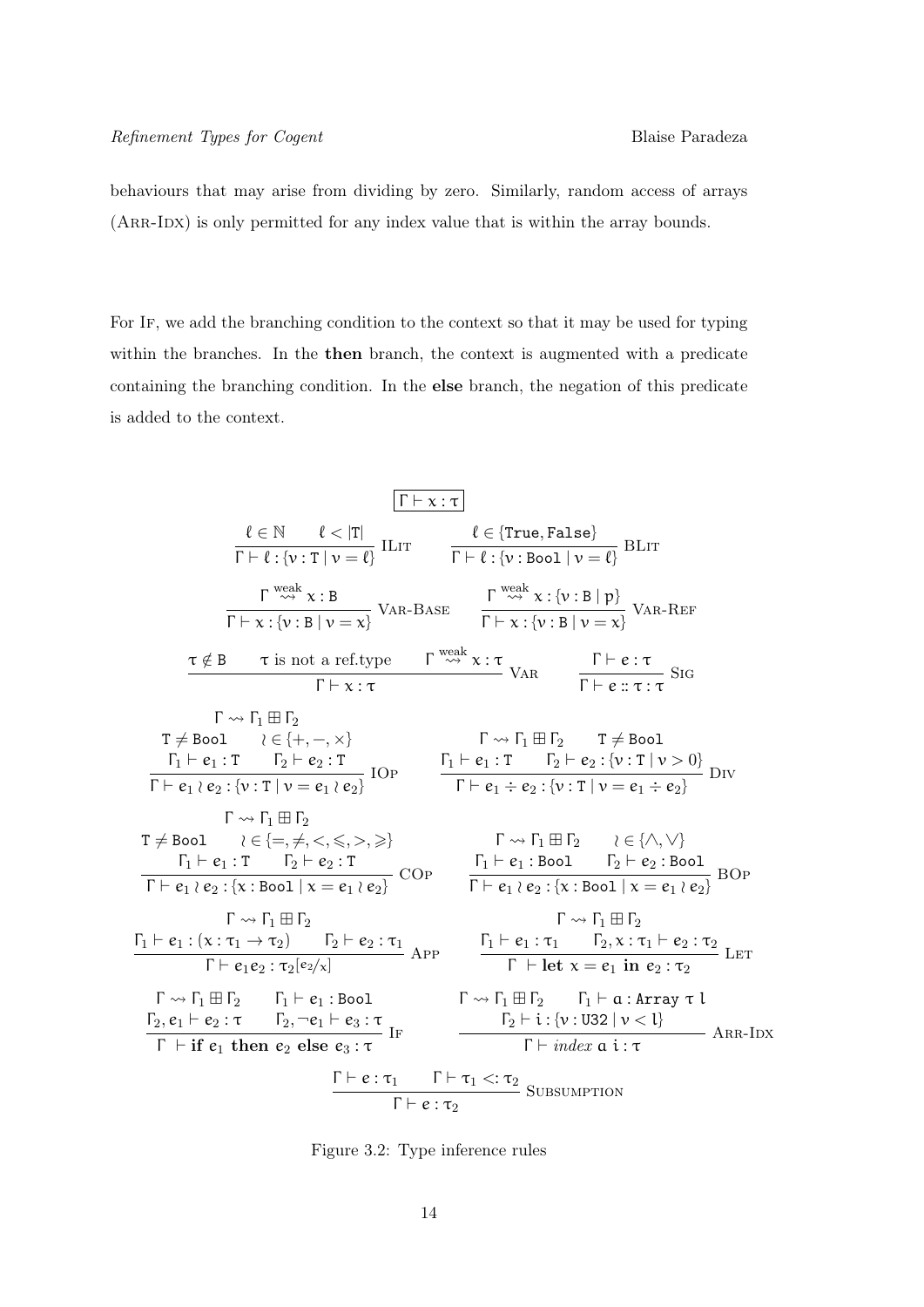Blaise Paradeza Refinement Types for Cogent

$$
\begin{array}{c}\n\boxed{\Gamma\vdash\tau_1<:\tau_2} \\
\text{extract}(\Gamma), p\vDash q \\
\boxed{\Gamma\vdash \{x:B\mid p\}<:\{x:B\mid q\}}\text{SUB-Base} \\
\boxed{\Gamma\vdash \{v:B\mid p\}<:\text{B}}\text{REF-Base} \\
\frac{\Gamma\vdash\tau_{21}<:\tau_{11}\qquad\Gamma,x:\tau_{21}\vdash\tau_{12}<:\tau_{22}}{\Gamma\vdash x:\tau_{11}\rightarrow\tau_{12}<:\,x:\tau_{21}\rightarrow\tau_{22}}\text{SUB-Fun}\n\end{array}
$$

Figure 3.3: Subtyping rules

#### 3.4 Example

To illustrate the usage of these typing rules, we will examine the process of type inference for a small function.

| 1 fun: {v: U8   v < 3} -> {v: U8   v < 8} |  |  |  |  |  |  |  |  |
|-------------------------------------------|--|--|--|--|--|--|--|--|
| 2 fun $x = 5 + x$                         |  |  |  |  |  |  |  |  |

Typing the body of our function, 5 + x, requires our IOp rule with the operator +. According to IOp, both operands 5 and x must be of the same base type. At this point, the base type is still to be determined. Highlighted in blue are premises yet to be constructed. Γ Γ<sub>ΠΓ</sub>

$$
\Gamma \rightsquigarrow \Gamma_1 \boxplus \Gamma_2
$$
  
\n
$$
\Gamma_1 \vdash 5 : B \qquad \Gamma_2 \vdash x : B
$$
  
\n
$$
\Gamma \vdash 5 + x : \{v : B \mid v = 5 + x\}
$$
  
\n
$$
\Gamma \vdash 5 + x : \{v : B \mid v = 5 + x\}
$$

As 5 is an integer literal, we can deduce its type U8.

| $5 <$ [U8]<br>$5 \in \mathbb{N}$                         |                                                                   |               |
|----------------------------------------------------------|-------------------------------------------------------------------|---------------|
|                                                          | Нлт                                                               | REF-BASE      |
| $\Gamma_1 \vdash 5 : \{ \nu : \text{UB} \mid \nu = 5 \}$ | $\Gamma_1 \vdash \{ \nu : \text{UB} \mid \nu = 5 \} <: \text{UB}$ |               |
|                                                          |                                                                   | - Subsumption |
|                                                          | $\Gamma_1 \vdash 5 : \mathtt{U8}$                                 |               |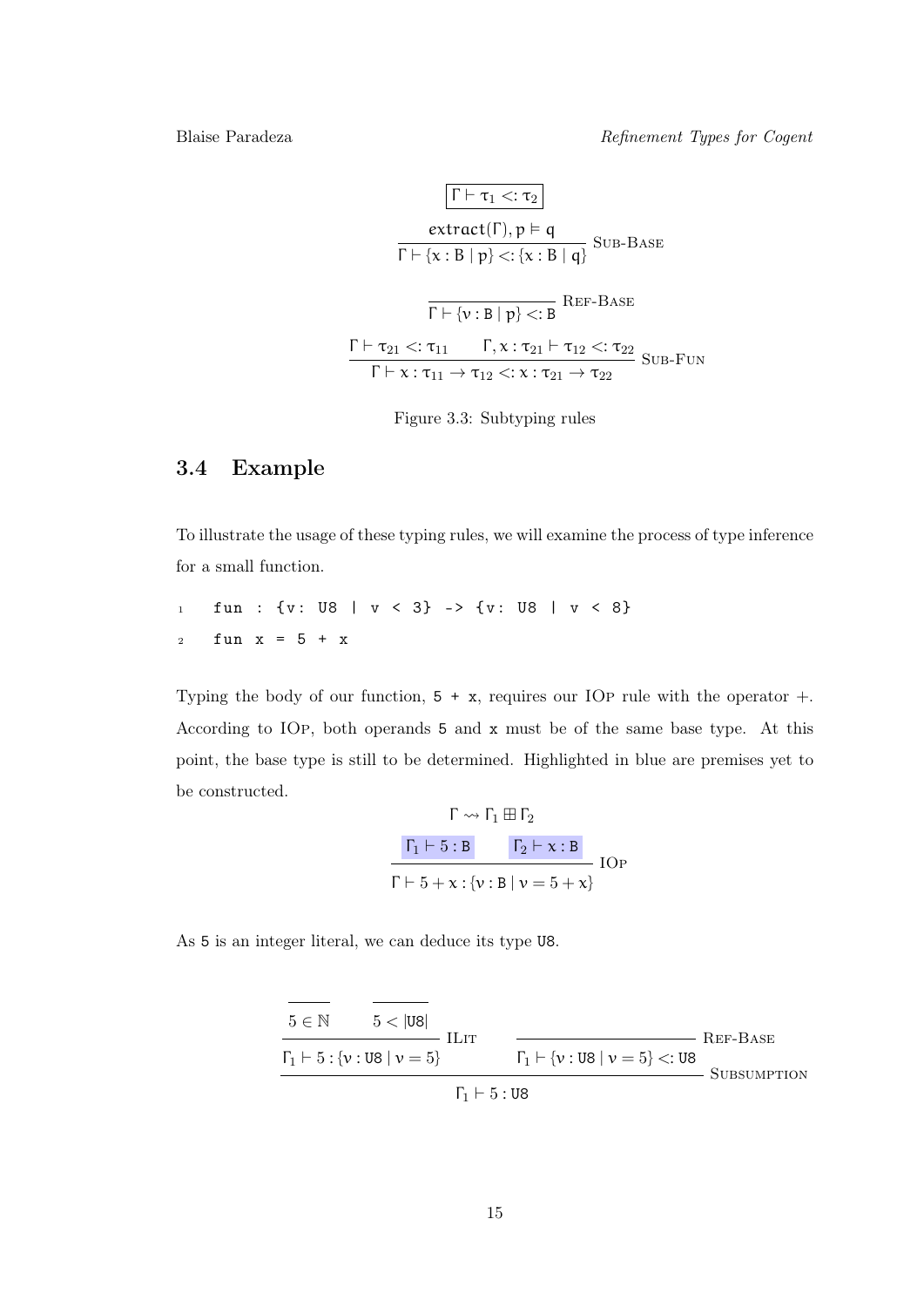We can derive x is also of type U8 by using information from the function's type signature that  $x : \{v : \text{US} \mid v < 3\}$ , along with our rule for subsumption.

> $\Gamma_2 \stackrel{\text{weak}}{\rightsquigarrow} \chi : \{ \nu : \mathtt{U8} \mid \nu < 3 \}$  $\Gamma_2 \vdash x : \{v : \text{UB} \mid v = x\}$ Var-Ref  $\Gamma_2 \vdash \{v : \texttt{U8} \mid v = x\} <: \texttt{U8}$ Ref-Base  $\Gamma_2 \vdash x : U8$ **SUBSUMPTION**

We have now inferred that  $5 + x$  is of type  $\{v : \text{UB} \mid v = 5 + x\}$ :

$$
\Gamma \rightsquigarrow \Gamma_1 \boxplus \Gamma_2
$$
  
\n
$$
\Gamma_1 \vdash 5: \text{US} \qquad \Gamma_2 \vdash x: \text{US}
$$
  
\n
$$
\Gamma \vdash 5 + x: \{v: \text{US} \mid v = 5 + x\}
$$
  
\n
$$
\text{IOP}
$$

However, the return type of the function fun is not  $\{v : \text{US} \mid v = 5 + x\}$ , but  $\{v : \text{US} \mid v < 8\}$ . To show that our inferred type is a subtype of the expected return type we use Sub-Base.

$$
\frac{\Gamma \rightarrow \Gamma_1 \boxplus \Gamma_2}{\Gamma \vdash 5 : \text{US} \quad \Gamma_2 \vdash \chi : \text{US}} \cdot \frac{\text{extract}(\Gamma), \nu = 5 + \chi \models \nu < 8}{\Gamma \vdash 5 + \chi : \{ \nu : \text{US} \mid \nu = 5 + \chi \}} \cdot \frac{\text{extract}(\Gamma), \nu = 5 + \chi \models \nu < 8}{\Gamma \vdash \{ \nu : \text{US} \mid \nu = 5 + \chi \} <: \{ \nu : \text{US} \mid \nu < 8 \}} \cdot \frac{\text{SUB-Base}}{\text{SUB-UNPTON}}
$$

The context  $\Gamma$  contains  $x : \{v : \text{US } | v < 3\}$ . Therefore, the entailment judgement in the premise of Sub-Base is as follows:

$$
x < 3, \ v = 5 + x \ \vDash \ v < 8
$$

This is true, so the program successfully passes type checking.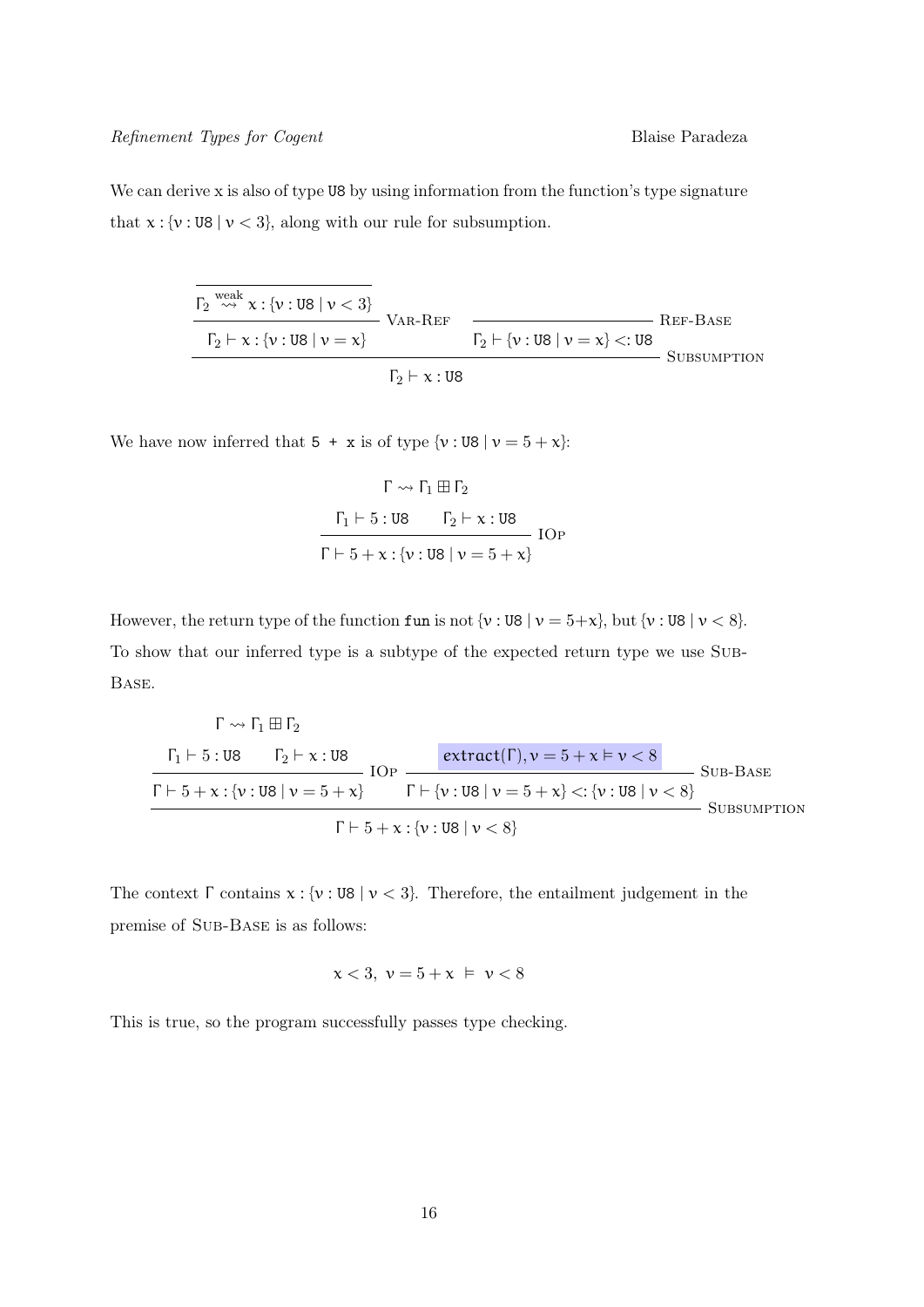Chapter 4

# Implementation

The first four stages of the COGENT compiler (figure 4.1) are relevant to the implementation of refinement types in COGENT. COGENT programs are written in the surface language. This is desugared to the core language, which is a simpler subset of the surface language. Type checking is performed at both the surface and the core level. Some typing information gained from surface type checking is utilised by the core type checker.



Figure 4.1: Stages of the Cogent Compiler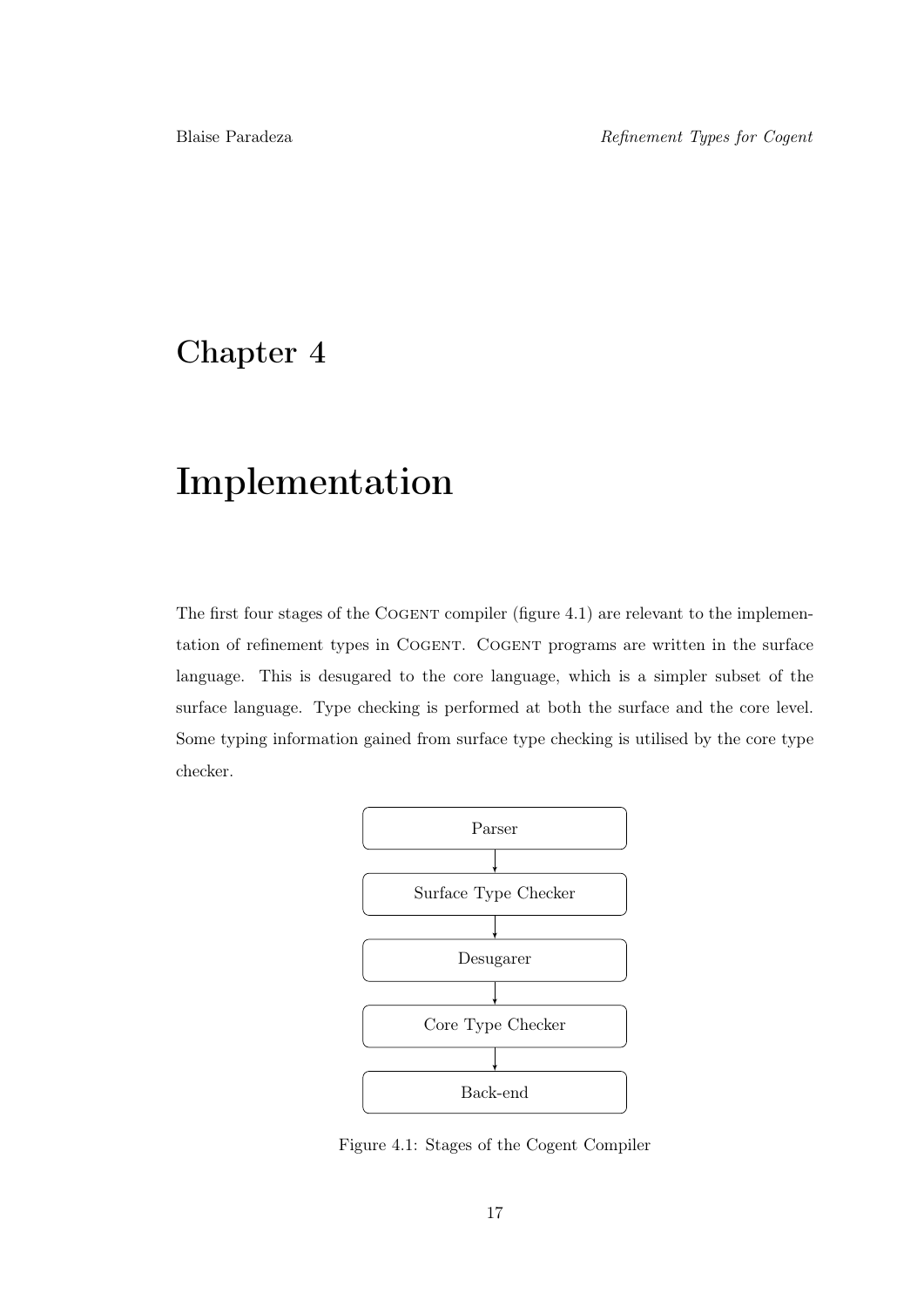#### 4.1 Implementation of Type Inference Rules

To represent predicates in the Cogent core language, a separate language for logical expressions was introduced. This logical expression language is essentially a one to one mapping from Cogent expressions to the logic language. Conceptually, it is a different language, and it is convenient for the implementation to have COGENT expressions and logical expressions be distinct.

Recall that our formalisation omitted the translation of Cogent expressions to the logic language. Consider the rule for if:

$$
\Gamma \rightsquigarrow \Gamma_1 \boxplus \Gamma_2 \qquad \Gamma_1 \vdash e_1 : \text{Bool}
$$
  

$$
\frac{\Gamma_2, e_1 \vdash e_2 : \tau \qquad \Gamma_2, \neg e_1 \vdash e_3 : \tau}{\Gamma \vdash \text{if } e_1 \text{ then } e_2 \text{ else } e_3 : \tau} \text{ If}
$$

The COGENT expression  $e_1$  is transformed into the logic language, then added to the context in the **then** branch. The negation of the logic language equivalent of  $e_1$  is added to the context in the else branch.

$$
\Gamma \rightsquigarrow \Gamma_1 \boxplus \Gamma_2
$$
\n
$$
T \neq \text{Bool} \quad \{ \in \{+, -, \times\}
$$
\n
$$
\Gamma \rightsquigarrow \Gamma_1 \boxplus \Gamma_2 \quad T \neq \text{Bool}
$$
\n
$$
\Gamma_1 \vdash e_1 : T \quad \Gamma_2 \vdash e_2 : T
$$
\n
$$
\Gamma \vdash e_1 \wr e_2 : \{v : T \mid v = e_1 \wr e_2\}
$$
\n
$$
\Gamma \vdash e_1 \div e_2 : \{v : T \mid v = e_1 \div e_2\}
$$
\n
$$
\Gamma \vdash e_1 \div e_2 : \{v : T \mid v = e_1 \div e_2\}
$$
\n
$$
\Gamma \vdash e_1 \div e_2 : \{v : T \mid v = e_1 \div e_2\}
$$

In performing type inference for primitive operators, we first infer the types of the parameters. Each primitive operator has a set of allowed input types, which can be determined from the first parameter. For example, if division is used with the first parameter having base type U16, then the second parameter must be a subtype of  $\{v : U16 \mid v > 0\}.$ 

To simplify pattern matching in the compiler code, we allow  $x : B$  to be treated as a refinement type  $\{x : B | True\}$ . When checking allowed input types for primitive operators, we normalise base types to refinement types so that we do not need to deal with base types separately.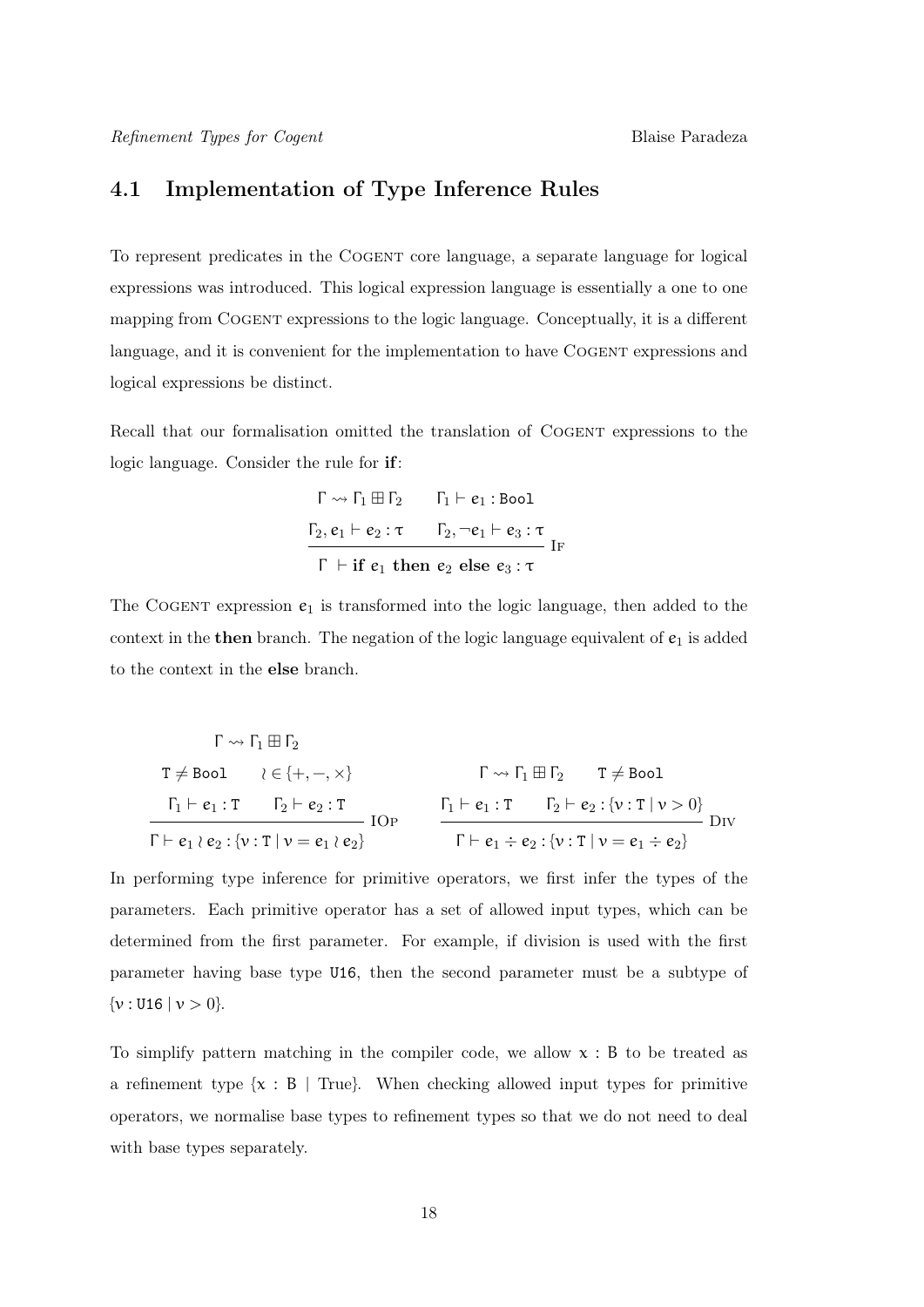#### 4.2 Subtyping

The typing rule for SUBSUMPTION is nondeterministic.

$$
\frac{\Gamma \vdash e : \tau_1 \qquad \Gamma \vdash \tau_1 <: \tau_2}{\Gamma \vdash e : \tau_2}
$$
 SUBSUMPTION

For any given type  $\tau_1$ , there are many possible choices of  $\tau_2$  such that  $\Gamma \vdash \tau_1 < \tau_2$ . The undecidable nature of this rule makes it impossible to implement.

Types can be annotated in the surface language to aid in type inference. On its own, the Subsumption rule is undecidable, however, under the assumption that types are given annotations from the surface language, the rule becomes deterministic. Rather than inferring an arbitrary  $\tau_2$ , we utilise the annotated type  $\tau_2$  from the surface as an input, and check whether  $\Gamma \vdash \tau_1 <: \tau_2$ .

#### 4.3 SMT Solver Usage

Propositional satisfiability (SAT) is the problem of deciding whether there exists an assignment to variables in a Boolean formula such that the formula is true. Satisfiability Modulo Theories (SMT) formulas are a generalisation of SAT formulas, but use a richer language (De Moura and Bjørner, 2011). For example, an SMT instance can include arithmetic and quantified variables.

$$
\frac{\text{extract}(\Gamma), p \vDash q}{\Gamma \vdash \{x : B \mid p\} <: \{x : B \mid q\}} \text{SUB-Base}
$$

The premise of our Sub-Base rule is an entailment judgement. Refinement predicates range over variables, literals, arithmetic operations and boolean conjunctives; therefore, we rely on an SMT solver to discharge this proof obligation.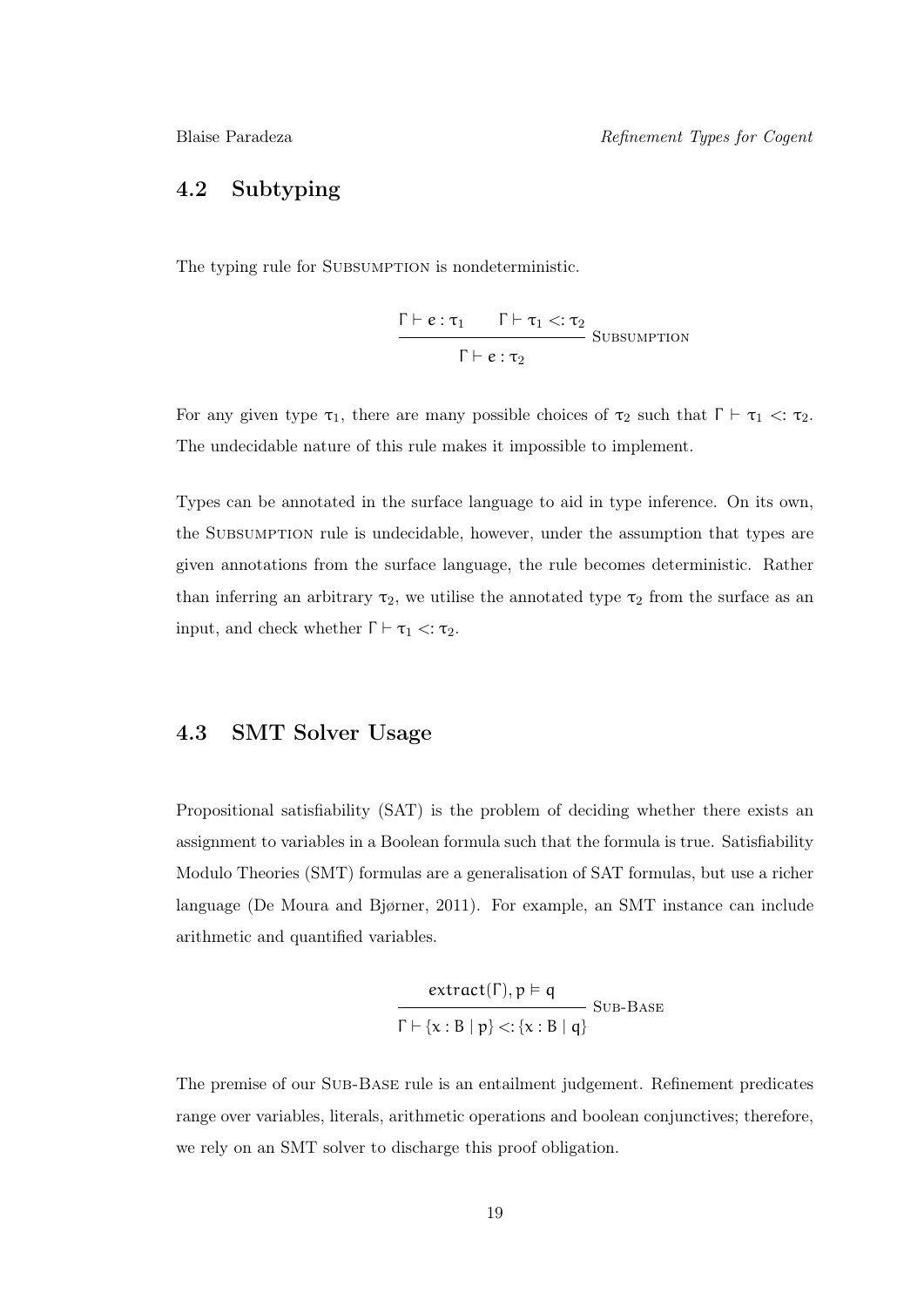Recall the definition of extract:

$$
extract(\emptyset) = \emptyset
$$
  
extract $(\Gamma, p) = extract(\Gamma), p$   
extract $(\Gamma, x : \{y : \tau | p\}) = extract(\Gamma), p[x/y]$   
extract $(\Gamma, x : \tau) = extract(\Gamma)$  for other  $\tau$ 

The extract function traverses the context Γ and collects each predicate, including predicates inside refinement types in the typing context. For the premise of Sub-Base to be true, the conjunction of the logical expressions from  $\text{extract}(\Gamma)$  and the refinement predicate p must imply q. We require an SMT solver to determine the truth of this expression:

$$
\left(\bigwedge_i \mathfrak{p}_i \wedge \mathfrak{p}\right) \Rightarrow \mathfrak{q}
$$

where  $p_i \in$  extract( $\Gamma$ )

We use the SBV library to invoke the SMT solver  $<sup>1</sup>$ . SBV supports many third-party</sup> SMT solvers such as CVC4 (Barrett et al.), MathSAT (Bruttomesso et al., 2008) and z3 (De Moura and Bjørner, 2008). They share a common SMT-Lib interface, so the choice of solver used can be easily changed. In the COGENT core type checker, we have selected Microsoft's z3 solver.

SBV.Dynamic is used instead of the standard SBV interface because expressions in the COGENT core language are deeply embedded. Care is taken so that terms created are are type correct.

Using SBV to call the SMT solver required expressions in the logic language to be converted to the SBV symbolic language. Logical expressions are traversed recursively and transformed into symbolic representations. Integers, booleans, and primitive operators are translated to equivalent constructs in the SBV language.

<sup>1</sup>https://hackage.haskell.org/package/sbv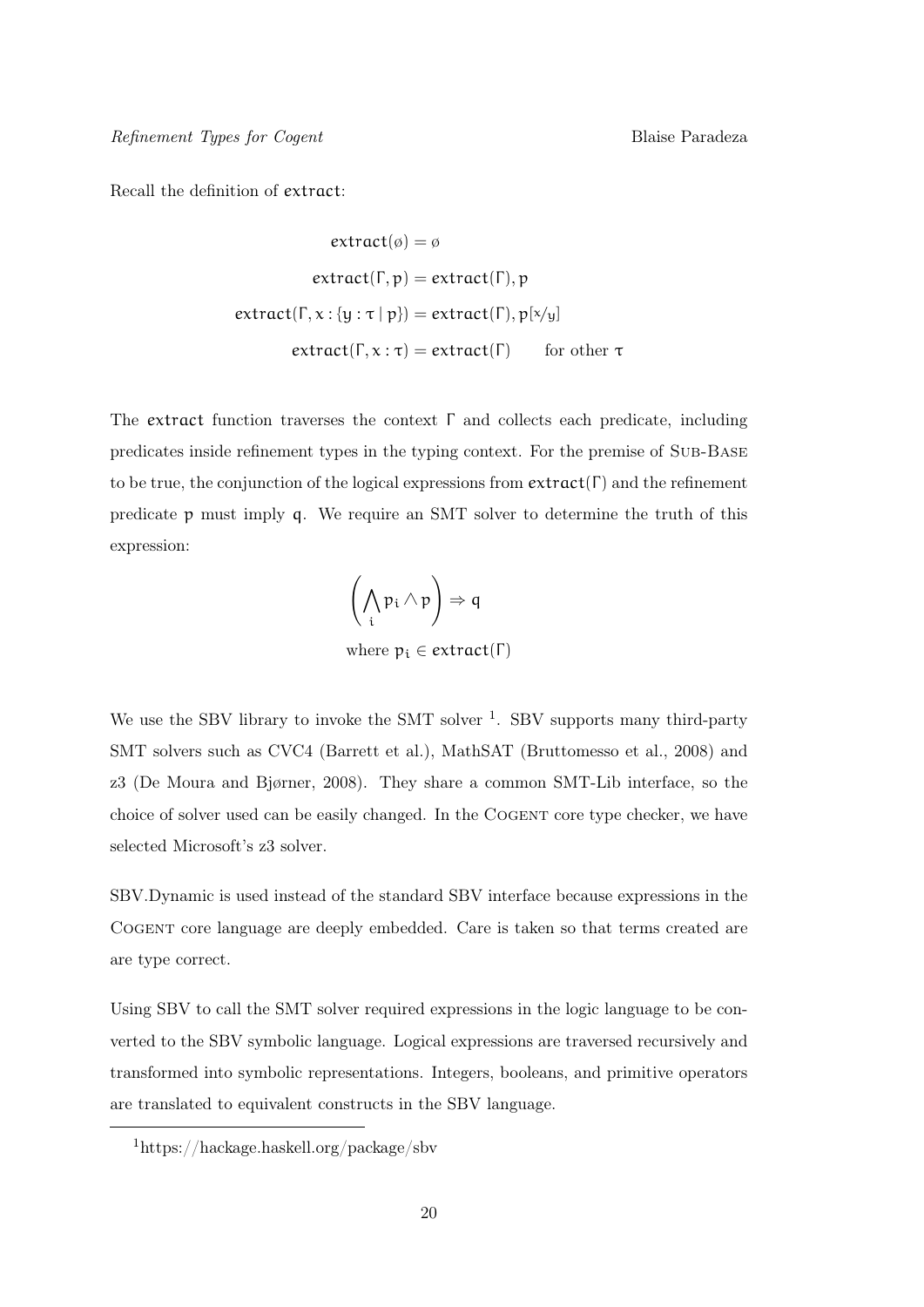The case for variables is not as straightforward. Creating a symbolic variable requires knowledge of the variable's type, which is not included in the original logical expression. To resolve this issue, we also pass in the typing context, which is used to lookup the types of variables encountered in expressions.

Variables are represented using de Bruijn indices. To refer to a variable within a refinement predicate, we must upshift the index to account for the new binder associated with the refinement type.

As an example, suppose that within the context  $\Gamma$  contains just one entry  $x : U8$ , with de Bruijn index 0. In constructing a refinement type  $\{v : \mathsf{U}8 \mid v > x\}$ , within the predicate expression  $v > x$ , we upshift x to be index 1, since index 0 is taken by v. All variables in logical expressions from  $extract(\Gamma)$  are also upshifted by 1 to align with this change.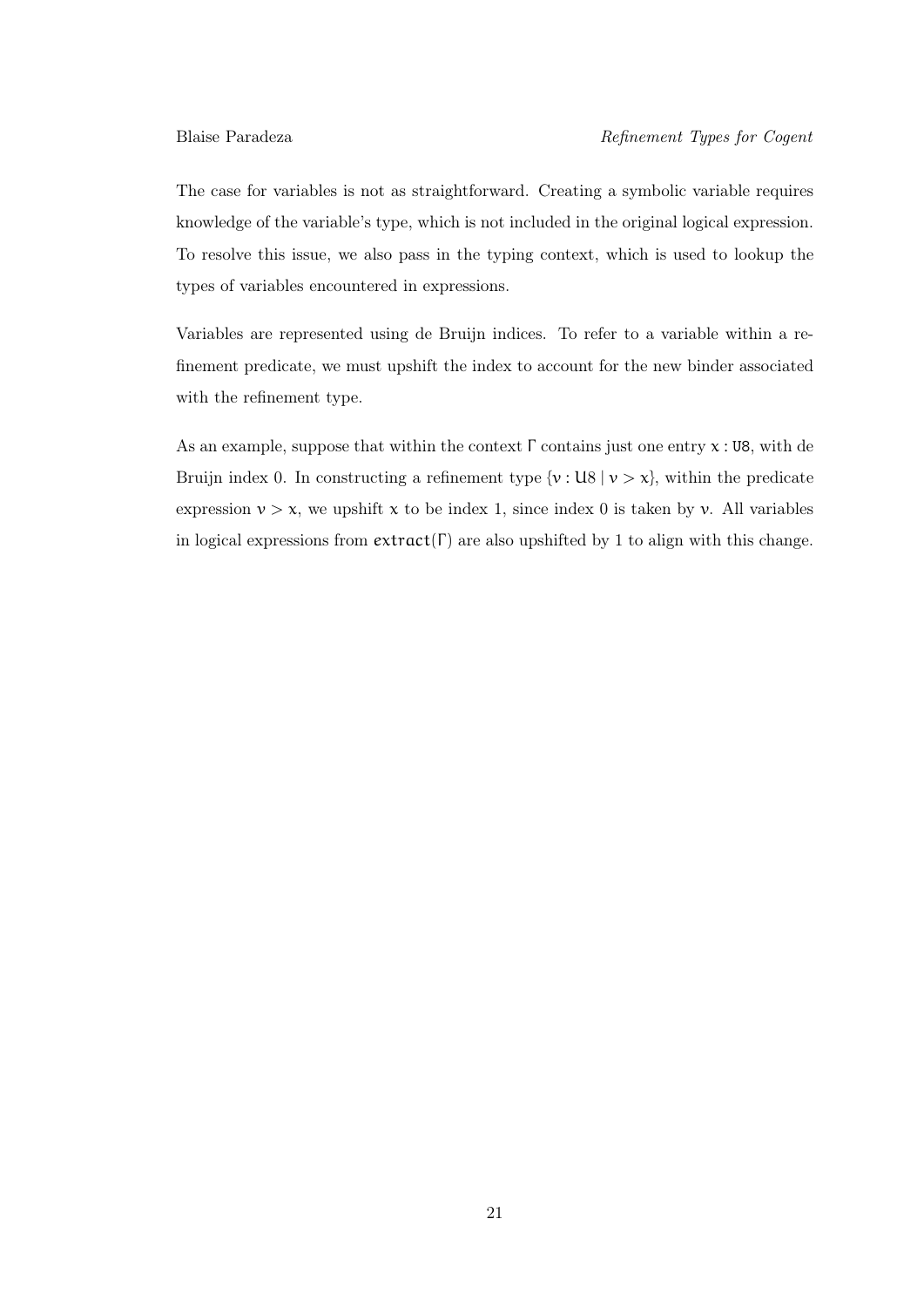### Chapter 5

# Conclusion

In this thesis, we presented a formalisation of a subset of refinement types in the Cogent core language, allowing integers and boolean values to be refined by arithmetic and logical predicates. This has been implemented in the core type checker, with the help of an SMT solver.

One use case of refinement types is eliminating undefined behaviours, such as division by zero. Usage of the division operator is now statically checked to prevent errors from occurring at runtime.

This work has paved the way for arrays to be added into the Cogent language. Arrays introduce the potential for memory to be accessed unsafely through array indexing. Refinement types have enhanced the type system to specify that arrays can only be indexed by values within the array bounds.

Regarding future work, the implementation of dependent functions is important for having a complete refinement type system. Dependent functions are functions for which the result type depends on the input value:

f :  $(x: a)$  -> {v: b |  $P(x,y)$ }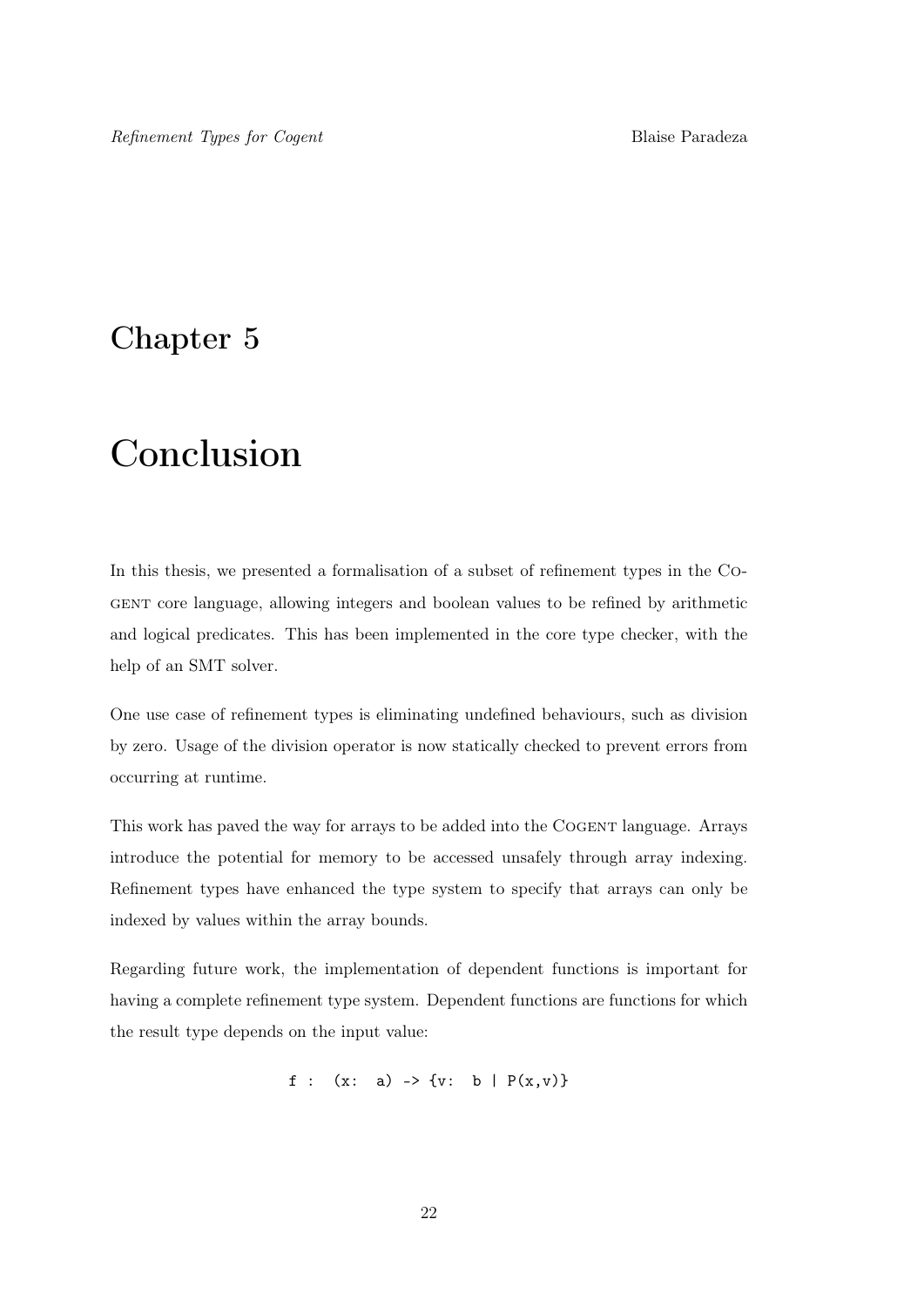This complicates refinement predicates because they are expressed not only in terms of the base type v, but also the input type x. Dependent functions will enable more expressive specification of function return types.

Some constructs in COGENT are not yet supported by refinement types. Variant types, for example, can benefit from refinement. Consider a large variant type ErrorType consisting of all possible error types that a system can return, e.g. error types A-Z. Suppose we had a function that can only return error types X, Y or Z. Currently, we must pattern match over every possible option in ErrorType, from A to Z, to find the returned error type. This is an expensive operation. We can refine the variant type ErrorType with a predicate that the only possible error types that arise from the function call are X, Y and Z. This improves performance as less cases need to be checked.

Support for unboxed records is not difficult to implement. This can allow us to refine records based on the values of their fields. For refining other COGENT types, the main complication is representing them in the SMT symbolic language, which is less expressive than Cogent. However, the SMT solver is only concerned with values, and does not need to know type information such as linearity to determine the truth of entailment judgements.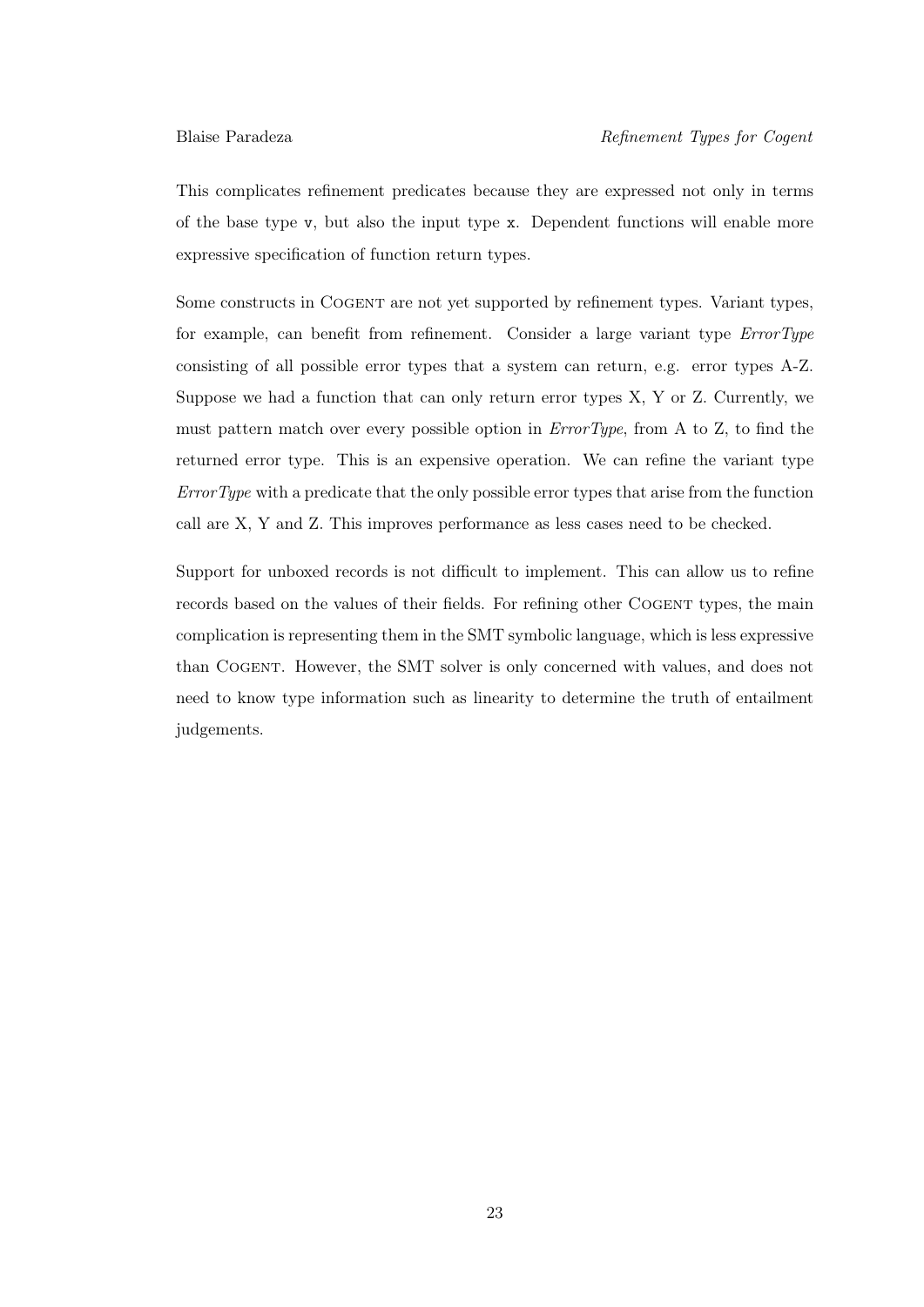# Bibliography

- Sidney Amani, Alex Hixon, Zilin Chen, Christine Rizkallah, Peter Chubb, Liam O'Connor, Joel Beeren, Yutaka Nagashima, Japheth Lim, Thomas Sewell, et al. Cogent: Verifying high-assurance file system implementations. ACM SIGARCH Computer Architecture News, 44(2):175–188, 2016.
- Clark Barrett, Christopher L Conway, Morgan Deters, Liana Hadarean, Dejan JovanoviÄĞ, Tim King, Andrew Reynolds, and Cesare Tinelli. CVC4. In Computer Aided Verification, Lecture Notes in Computer Science, pages 171–177. Springer Berlin Heidelberg, Berlin, Heidelberg. ISBN 3642221092.
- Yves Bertot and Pierre Castéran. Interactive theorem proving and program development:  $Coq\hat{A}ZArt:$  the calculus of inductive constructions. Springer Science & Business Media, 2013.
- Gavin M Bierman, Andrew D Gordon, CÄČtÄČlin HriÅčcu, and David Langworthy. Semantic subtyping with an SMT solver. SIGPLAN notices, 45(9):105–116, 2010. ISSN 0362-1340.
- Ana Bove and Peter Dybjer. Dependent types at work. In International LerNet ALFA Summer School on Language Engineering and Rigorous Software Development, pages 57–99. Springer, 2008.
- Roberto Bruttomesso, Alessandro Cimatti, Anders Franzén, Alberto Griggio, and Roberto Sebastiani. The MathSAT 4 SMT solver. In International Conference on Computer Aided Verification, pages 299–303. Springer, 2008.
- Leonardo De Moura and Nikolaj Bjørner. Z3: An efficient SMT solver. In International conference on Tools and Algorithms for the Construction and Analysis of Systems, pages 337–340. Springer, 2008.
- Leonardo De Moura and Nikolaj Bjørner. Satisfiability modulo theories: Introduction and applications. Commun. ACM, 54(9):69âĂŞ77, September 2011. ISSN 0001-0782. doi: 10.1145/1995376.1995394. URL https://doi.org/10.1145/1995376.1995394.
- Gerwin Klein, June Andronick, Gabriele Keller, Daniel Matichuk, Toby Murray, and Liam O'Connor. Provably trustworthy systems. Philosophical Transactions of the Royal Society A: Mathematical, Physical and Engineering Sciences, 375(2104): 20150404, 2017.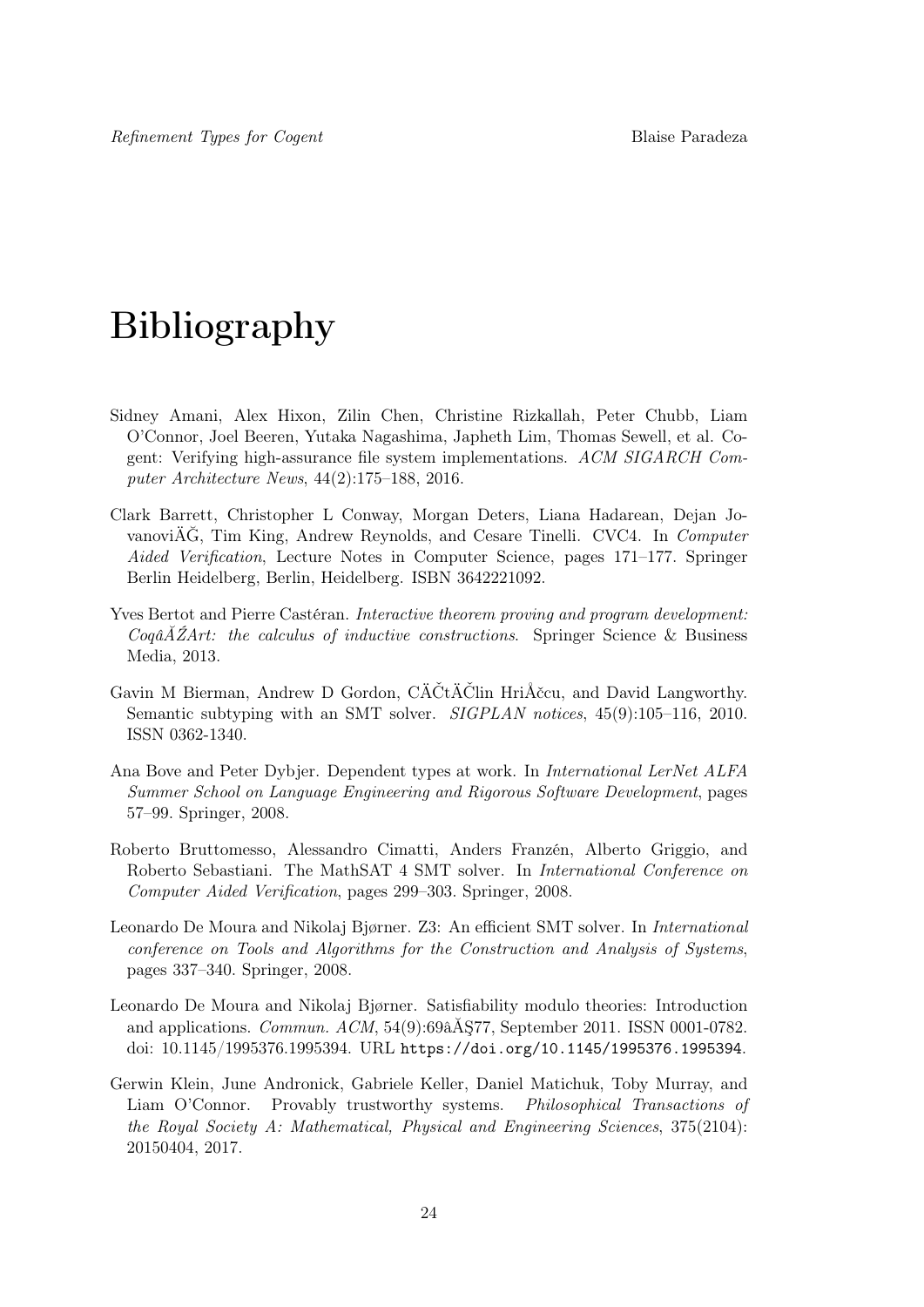- Nico Lehmann and É Tanter. Formalizing simple refinement types in Coq. In 2nd International Workshop on Coq for Programming Languages (CoqPLâĂŹ16), St. Petersburg, FL, USA, 2016.
- Tobias Nipkow and Gerwin Klein. Concrete semantics: with Isabelle/HOL. Springer, 2014.
- Liam O'Connor. Type Systems for Systems Types. PhD thesis, Computer Science & Engineering, Faculty of Engineering, UNSW, 2019.
- Liam O'Connor, Zilin Chen, Christine Rizkallah, Sidney Amani, Japheth Lim, Toby Murray, Yutaka Nagashima, Thomas Sewell, and Gerwin Klein. Refinement through restraint: Bringing down the cost of verification. ACM SIGPLAN Notices, 51(9): 89–102, 2016.
- Christine Rizkallah, Japheth Lim, Yutaka Nagashima, Thomas Sewell, Zilin Chen, Liam OâĂŹConnor, Toby Murray, Gabriele Keller, and Gerwin Klein. A framework for the automatic formal verification of refinement from Cogent to C. In International Conference on Interactive Theorem Proving, pages 323–340. Springer, 2016.
- Patrick M Rondon, Ming Kawaguci, and Ranjit Jhala. Liquid types. In *Proceedings of* the 29th ACM SIGPLAN Conference on Programming Language Design and Implementation, pages 159–169, 2008.
- Nikhil Swamy, Cătălin Hriţcu, Chantal Keller, Aseem Rastogi, Antoine Delignat-Lavaud, Simon Forest, Karthikeyan Bhargavan, Cédric Fournet, Pierre-Yves Strub, Markulf Kohlweiss, et al. Dependent types and multi-monadic effects in F\*. In Proceedings of the 43rd Annual ACM SIGPLAN-SIGACT Symposium on Principles of Programming Languages, pages 256–270, 2016.
- Niki Vazou. Liquid Haskell: Haskell as a theorem prover. PhD thesis, UC San Diego, 2016.
- Panagiotis Vekris, Benjamin Cosman, and Ranjit Jhala. Refinement types for Type-Script. In Proceedings of the 37th ACM SIGPLAN Conference on Programming Language Design and Implementation, pages 310–325, 2016.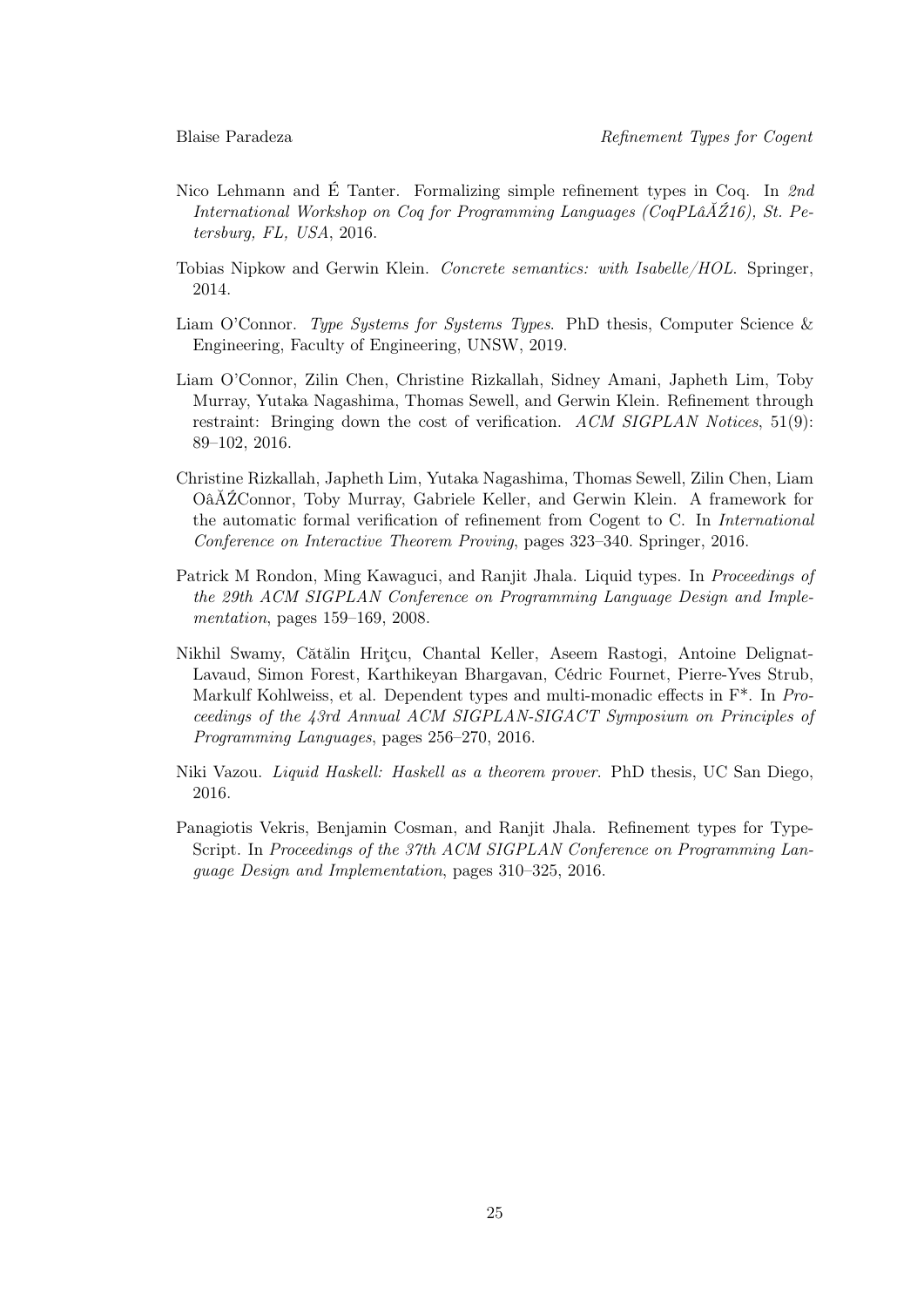# Appendix 1: Formalisation

### A.1 Syntax

| <b>Values</b>   | $v ::=$      | $\boldsymbol{\chi}$                                                                             | (variables)            |
|-----------------|--------------|-------------------------------------------------------------------------------------------------|------------------------|
|                 |              | $\ell$                                                                                          | (literals)             |
| Literals        | $\ell ::=$   | $\mathbb N$<br>True   False                                                                     |                        |
| <b>Types</b>    | $\tau ::=$   | a                                                                                               | (type variables)       |
|                 |              | T                                                                                               | (primitive types)      |
|                 |              | $\{x : B   p(x)\}\$                                                                             | (refinement types)     |
|                 |              | $x: \tau_1 \rightarrow \tau_2$                                                                  | (functions)            |
|                 |              | Array $\tau$ l                                                                                  | $\rm (arrays)$         |
| Primitive Types | $T ::=$      | U8   U16<br>$\vert$ U32<br>U64                                                                  | (integers)             |
|                 |              | <b>Bool</b>                                                                                     | (booleans)             |
| Base Types      | $B ::=$      | т                                                                                               |                        |
| Expressions     | $e ::=$      | ν                                                                                               | (values)               |
|                 |              | $e_1 \wr e_2$                                                                                   | (primitive operators)  |
|                 |              | $e_1$ $e_2$                                                                                     | (function application) |
|                 |              | $f[\overrightarrow{\tau_i}]$                                                                    | (type application)     |
|                 |              | let $x = e_1$ in $e_2$                                                                          | $(\text{let})$         |
|                 |              | if $e_1$ then $e_2$ else $e_3$                                                                  | (if)                   |
|                 |              | $e$ : $\tau$                                                                                    | (type annotation)      |
|                 |              | index $e_a$ $e_i$                                                                               | (array indexing)       |
| Operators       |              | $\iota ::= + \leqslant   \neq   \wedge   $                                                      |                        |
| Formulas        |              | $p, q ::= P(\overline{w})   p \wedge q   p \vee q   \neg p$                                     |                        |
|                 |              | (P is the set of predicates)                                                                    |                        |
| Logical values  |              | $w ::= v   F(\overline{w})$                                                                     |                        |
|                 |              | (F is the set of logical functions)                                                             |                        |
| Context         | $\Gamma ::=$ | Ø                                                                                               | (empty)                |
|                 |              | $\Gamma, \mathsf{x} : \tau$                                                                     | (variable binding)     |
|                 |              |                                                                                                 | (predicate)            |
| Axiom Sets      |              | $\begin{array}{rcl} &   & \Gamma, p \\ A ::= & \overline{a_i \; Drop, b_j \;Share} \end{array}$ |                        |
|                 |              | Harpoons $(\overline{x})$ indicate lists.                                                       |                        |
|                 |              | Overlines $(\overline{x})$ indicate sets.                                                       |                        |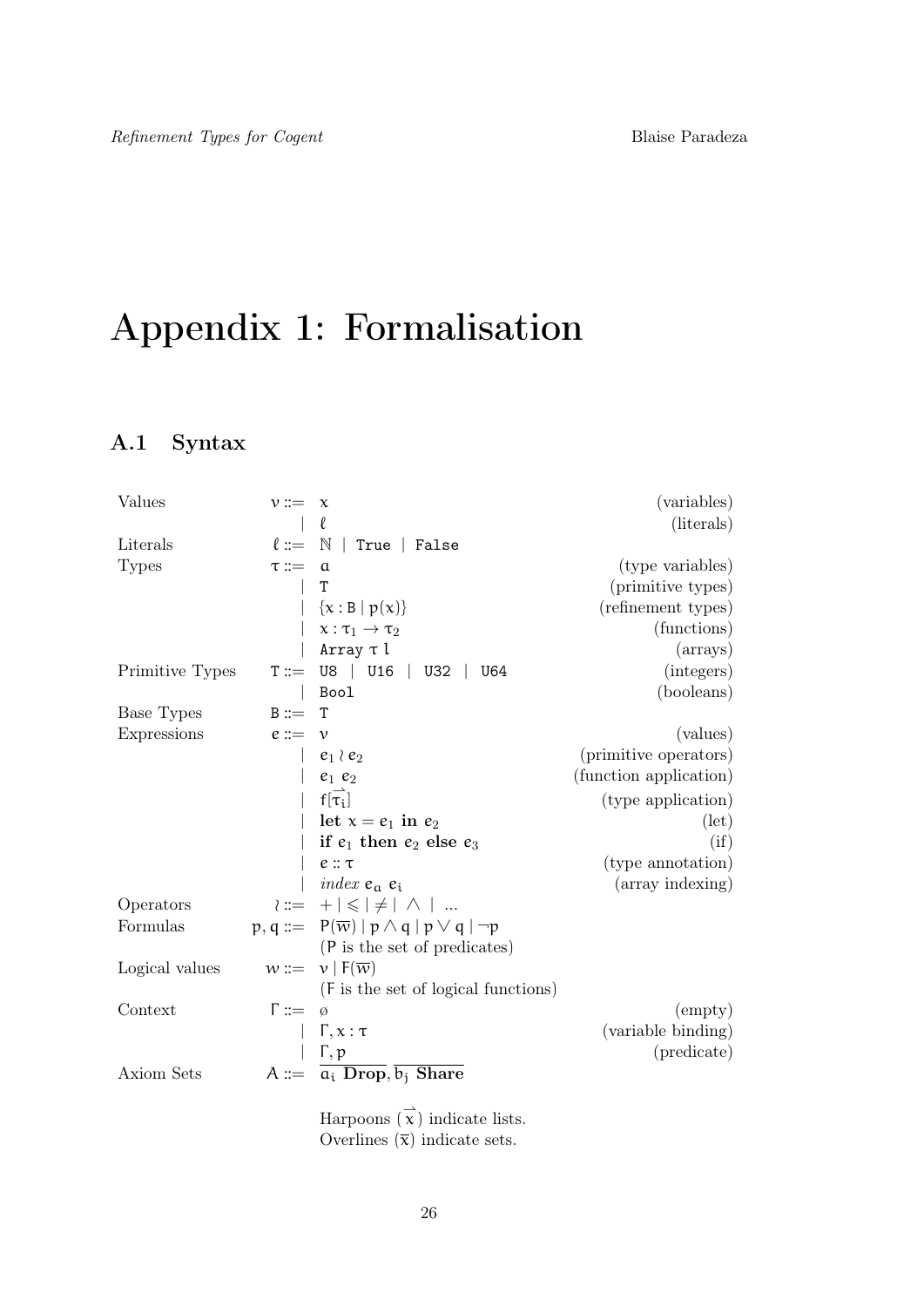Blaise Paradeza Refinement Types for Cogent

### A.2 Wellformedness

$$
\cfrac{\dfrac{\dfrac{\dfrac{\dfrac{\dfrac{\dfrac{\dfrac{\vdash \Gamma}{\cdots}}{\dfrac{\dfrac{\vdash \Gamma}{\cdots}}{\dfrac{\dfrac{\vdash \Gamma}{\cdots}}{\vdash \Gamma, p}}}}{\dfrac{\vdash \Gamma \qquad x \notin \text{dom}(\Gamma) \qquad \text{fv}(\tau) \subseteq \text{dom}(\Gamma)}}{\dfrac{\vdash \Gamma, x : \tau}}}{\dfrac{\vdash \Gamma, x : \tau}{\vdash \Gamma, x : \tau}}
$$

### A.3 Context Relations

#### A.3.1 Context Splitting

$$
\frac{\boxed{A \vdash \Gamma \leadsto \Gamma_1 \boxplus \Gamma_2}}{A \vdash \chi : \tau, \Gamma \leadsto \chi : \tau, \Gamma_1 \boxplus \Gamma_2} \qquad \qquad A \vdash \Gamma \leadsto \Gamma_1 \boxplus \Gamma_2}
$$
\n
$$
\frac{A \vdash \Gamma \leadsto \Gamma_1 \boxplus \Gamma_2}{A \vdash \chi : \tau, \Gamma \leadsto \chi : \tau, \Gamma \leadsto \Gamma_1 \boxplus \chi : \tau, \Gamma_2}
$$
\n
$$
\frac{A \vdash \Gamma \leadsto \Gamma_1 \boxplus \Gamma_2 \qquad A \vdash \tau \text{ share}}{A \vdash \chi : \tau, \Gamma \leadsto \chi : \tau, \Gamma_1 \boxplus \chi : \tau, \Gamma_2}
$$

#### A.3.2 Weakening

$$
\frac{\mathsf{A}\vdash\Gamma\overset{\mathrm{weak}}{\leadsto}\Gamma'}{\mathsf{A}\vdash\chi:\tau,\Gamma\overset{\mathrm{weak}}{\leadsto}\chi:\tau,\Gamma'}\qquad\frac{\mathsf{A}\vdash\Gamma\overset{\mathrm{weak}}{\leadsto}\Gamma'\qquad\mathsf{A}\vdash\tau\ \mathbf{Drop}}{\mathsf{A}\vdash\chi:\tau,\Gamma\overset{\mathrm{weak}}{\leadsto}\Gamma'}
$$

### A.4 Type Inference Rules

$$
\frac{\ell \in \mathbb{N} \qquad \ell < |T|}{\Gamma \vdash \ell : \{ \nu : T \mid \nu = \ell \}} \text{ ILIT} \qquad \frac{\ell \in \{ \text{True}, \text{False} \}}{\Gamma \vdash \ell : \{ \nu : \text{Bool} \mid \nu = \ell \}} \text{ BLIT}
$$
\n
$$
\frac{\Gamma \stackrel{\text{weak}}{\sim} x : B}{\Gamma \vdash x : \{ \nu : B \mid \nu = x \}} \text{ VAR-BASE} \qquad \frac{\Gamma \stackrel{\text{weak}}{\sim} x : \{ \nu : B \mid p \}}{\Gamma \vdash x : \{ \nu : B \mid \nu = x \}} \text{VAR-BEF}
$$